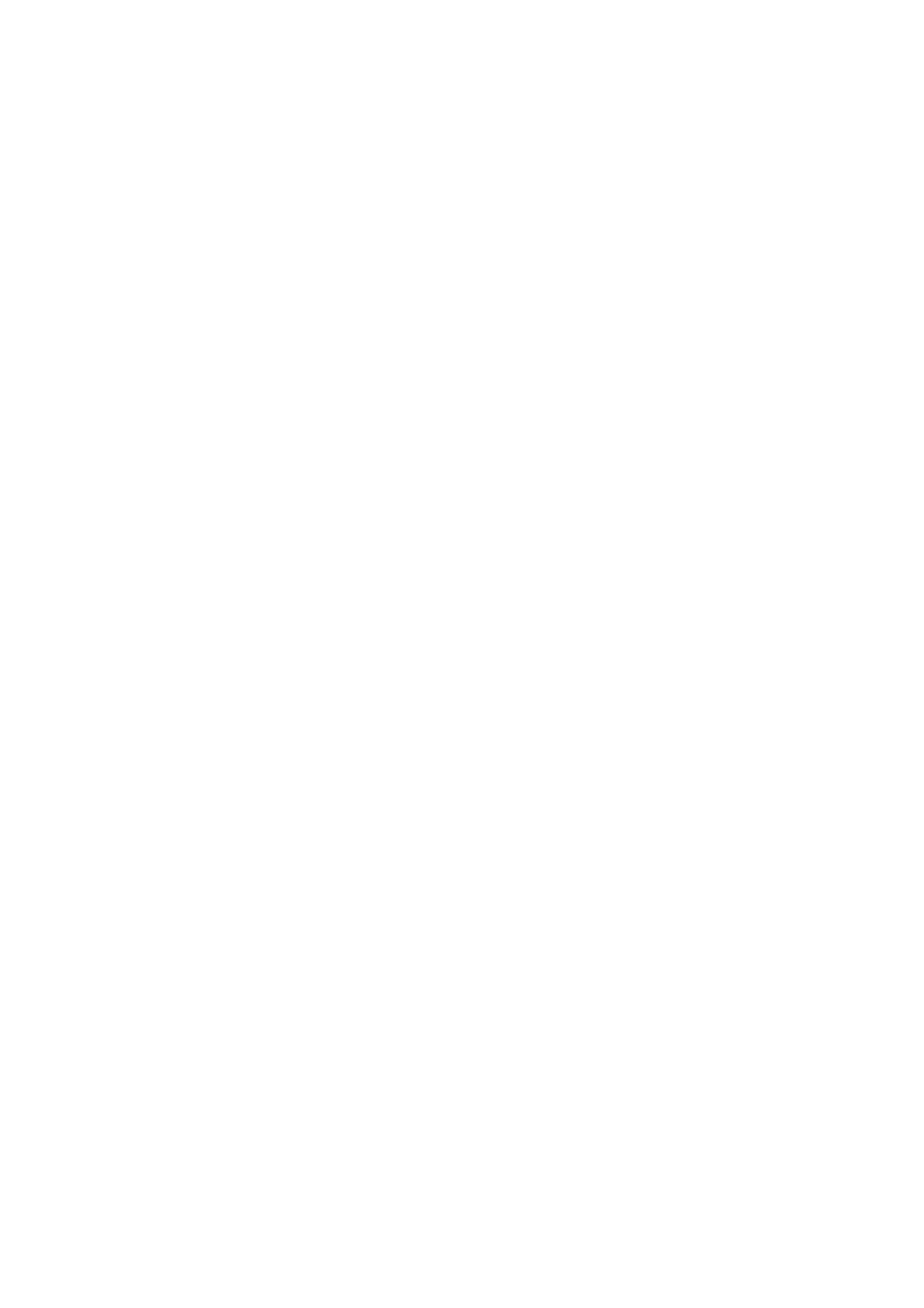#### BRITISH GEOLOGICAL SURVEY

MINERALS AND WASTE PROGRAMME COMMISSIONED REPORT CR/11/132

# Mineral Safeguarding Areas for North Yorkshire County Council

C E Wrighton and T P Bide

The National Grid and other Ordnance Survey data are used with the permission of the Controller of Her Majesty's Stationery Office. © Crown copyright and database rights 2011

*Keywords*  Mineral resources, mineral safeguarding.

*Front cover*  MPS1 and Mineral safeguarding in England: good practice advice.

#### *Bibliographical reference*

WRIGHTON, C E AND BIDE, T P. 2011. Mineral Safeguarding Areas for North Yorkshire County Council. *British Geological Survey Commissioned Report*, CR/11/132. 48pp.

Copyright in materials derived from the British Geological Survey's work is owned by the Natural Environment Research Council (NERC) and/or the authority that commissioned the work. You may not copy or adapt this publication without first obtaining permission. Contact the BGS Intellectual Property Rights Section, British Geological Survey, Keyworth, e-mail ipr@bgs.ac.uk. You may quote extracts of a reasonable length without prior permission, provided a full acknowledgement is given of the source of the extract.

© *NERC 2011. All rights reserved* Keyworth, Nottingham British Geological Survey 2011

*Contributor/editor*  K Linley, J Mankelow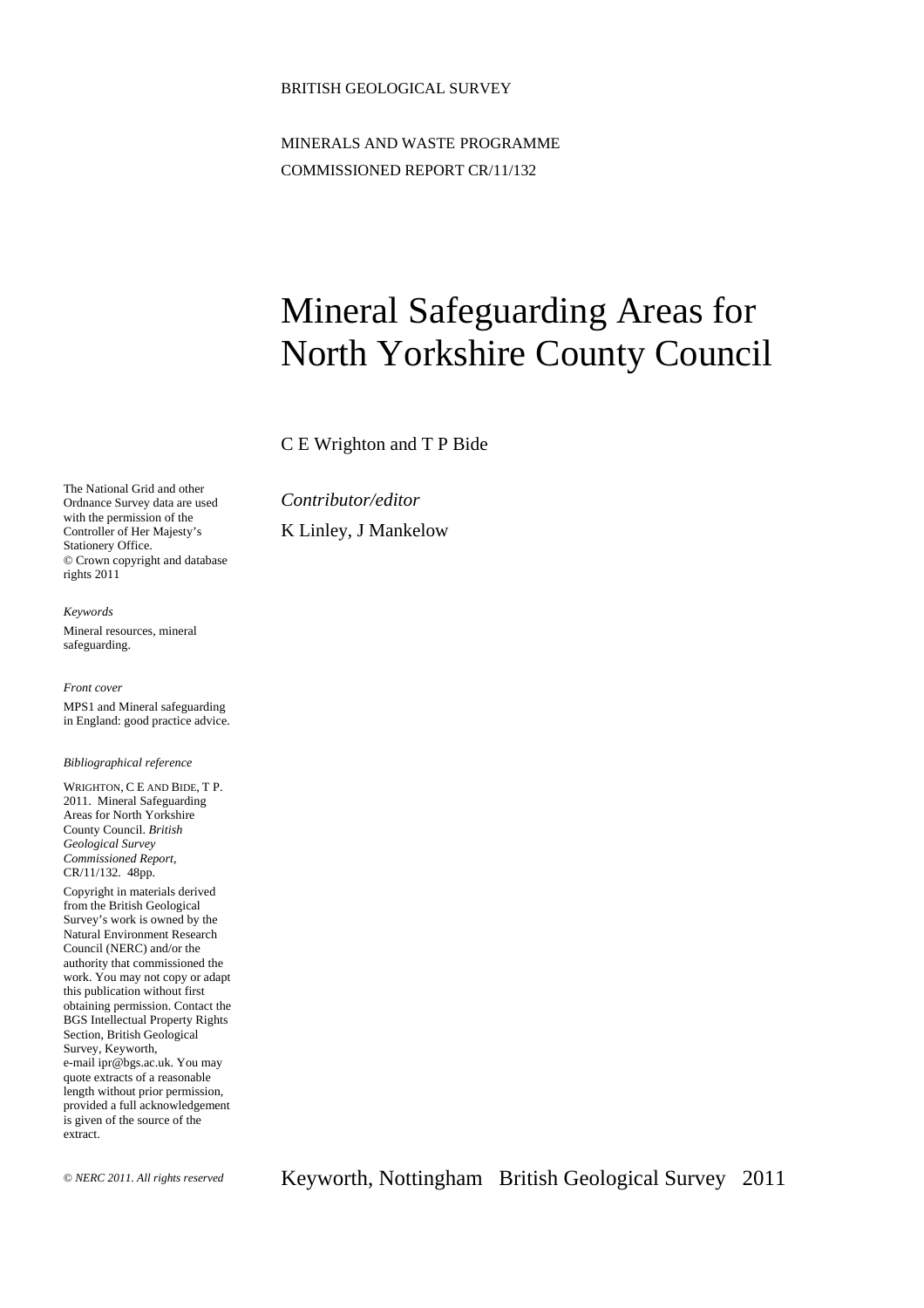#### **BRITISH GEOLOGICAL SURVEY**

The full range of our publications is available from BGS shops at Nottingham, Edinburgh, London and Cardiff (Welsh publications only) see contact details below or shop online at www.geologyshop.com

The London Information Office also maintains a reference collection of BGS publications, including maps, for consultation.

We publish an annual catalogue of our maps and other publications; this catalogue is available online or from any of the BGS shops.

*The British Geological Survey carries out the geological survey of Great Britain and Northern Ireland (the latter as an agency service for the government of Northern Ireland), and of the surrounding continental shelf, as well as basic research projects. It also undertakes programmes of technical aid in geology in developing countries.* 

*The British Geological Survey is a component body of the Natural Environment Research Council.* 

#### *British Geological Survey offices*

#### **BGS Central Enquiries Desk**

| Tel 0115 936 3143         |
|---------------------------|
| email enquiries@bgs.ac.uk |

**Kingsley Dunham Centre, Keyworth, Nottingham NG12 5GG** 

Tel 0115 936 3241 Fax 0115 936 3488 email sales@bgs.ac.uk

Fax 0115 936 3276

**Murchison House, West Mains Road, Edinburgh EH9 3LA** 

Tel 0131 667 1000 Fax 0131 668 2683 email scotsales@bgs.ac.uk

**Natural History Museum, Cromwell Road, London SW7 5BD** 

| Tel 020 7589 4090    | Fax 020 7584 8270         |
|----------------------|---------------------------|
| Tel 020 7942 5344/45 | email bgslondon@bgs.ac.uk |
|                      |                           |

**Columbus House, Greenmeadow Springs, Tongwynlais, Cardiff CF15 7NE** 

| Tel 029 2052 1962 | Fax 029 2052 1963 |
|-------------------|-------------------|
|                   |                   |

#### **Maclean Building, Crowmarsh Gifford, Wallingford OX10 8BB**

Tel 01491 838800 Fax 01491 692345

#### **Geological Survey of Northern Ireland, Colby House, Stranmillis Court, Belfast BT9 5BF**

Tel 028 9038 8462 Fax 028 9038 8461

www.bgs.ac.uk/gsni/

#### *Parent Body*

#### **Natural Environment Research Council, Polaris House, North Star Avenue, Swindon SN2 1EU**

Tel 01793 411500 Fax 01793 411501 www.nerc.ac.uk

Website www.bgs.ac.uk Shop online at [www.geologyshop.com](http://www.geologyshop.com/)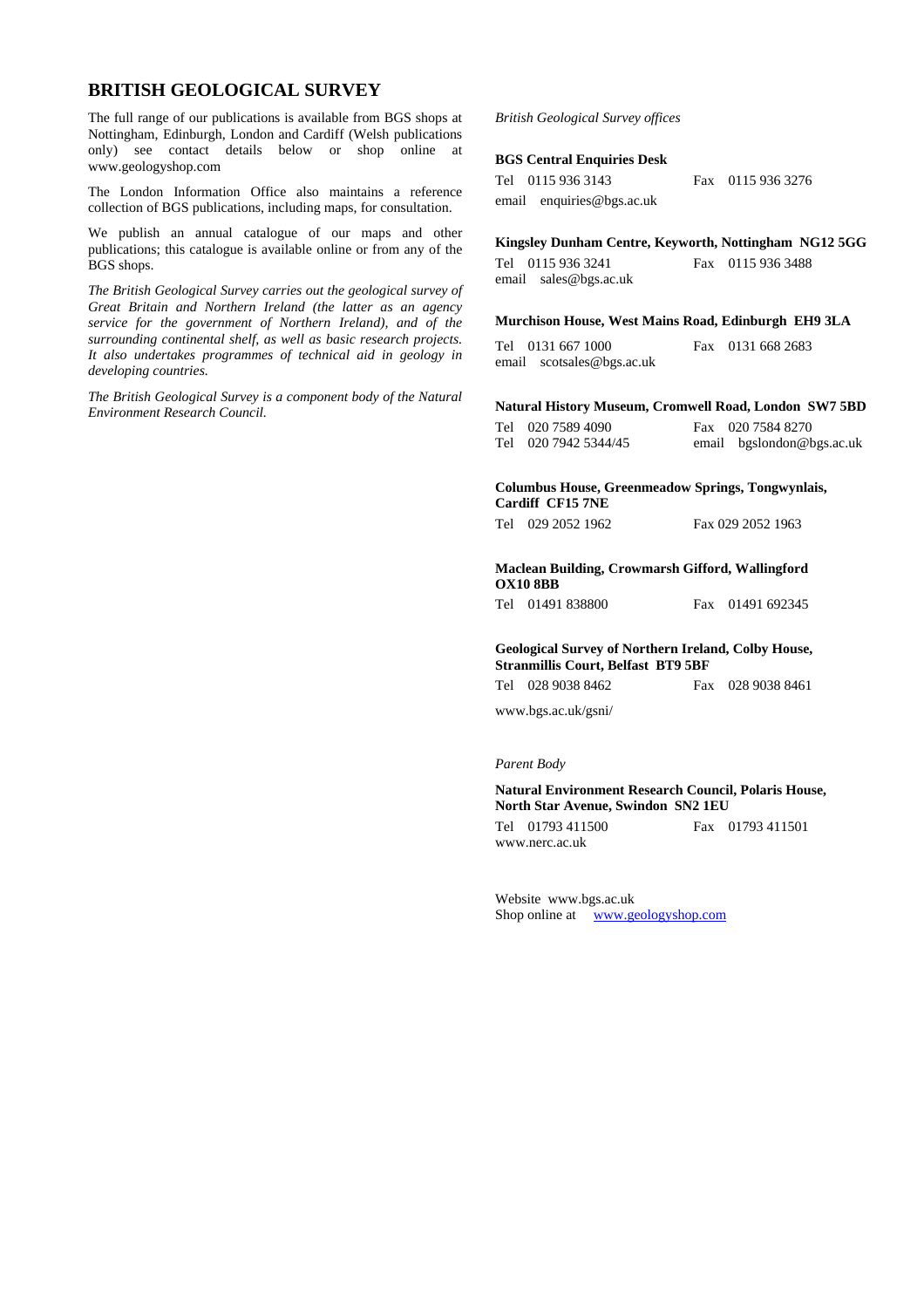# <span id="page-4-0"></span>List of abbreviations

| <b>BGS</b>      | <b>British Geological Survey</b>                                                                           |
|-----------------|------------------------------------------------------------------------------------------------------------|
| <b>BRITPITS</b> | BGS's database of mines and quarries                                                                       |
| <b>DCLG</b>     | Department for Communities and Local Government                                                            |
| <b>DIGMAP</b>   | BGS's digital onshore geology maps                                                                         |
| <b>DPD</b>      | <b>Development Plan Documents</b>                                                                          |
| <b>ESRI</b>     | Environmental Systems Research Institute (company which supplies the<br>GIS software used in this project) |
| <b>GIS</b>      | Geographical Information System                                                                            |
| <b>LDD</b>      | <b>Local Development Documents</b>                                                                         |
| <b>LDF</b>      | <b>Local Development Framework</b>                                                                         |
| <b>MPA</b>      | <b>Mineral Planning Authority</b>                                                                          |
| <b>MPS</b>      | Mineral Policy Statement (replaces some MPGs)                                                              |
| <b>MSA</b>      | Mineral Safeguarding Area                                                                                  |
| <b>MWDF</b>     | Minerals and Waste Development Framework                                                                   |
| <b>NERC</b>     | Natural Environmental Research Council                                                                     |
| <b>NPPF</b>     | <b>National Planning Policy Framework</b>                                                                  |
| <b>NYCC</b>     | North Yorkshire County Council                                                                             |
| <b>PPS</b>      | <b>Planning Policy Statement</b>                                                                           |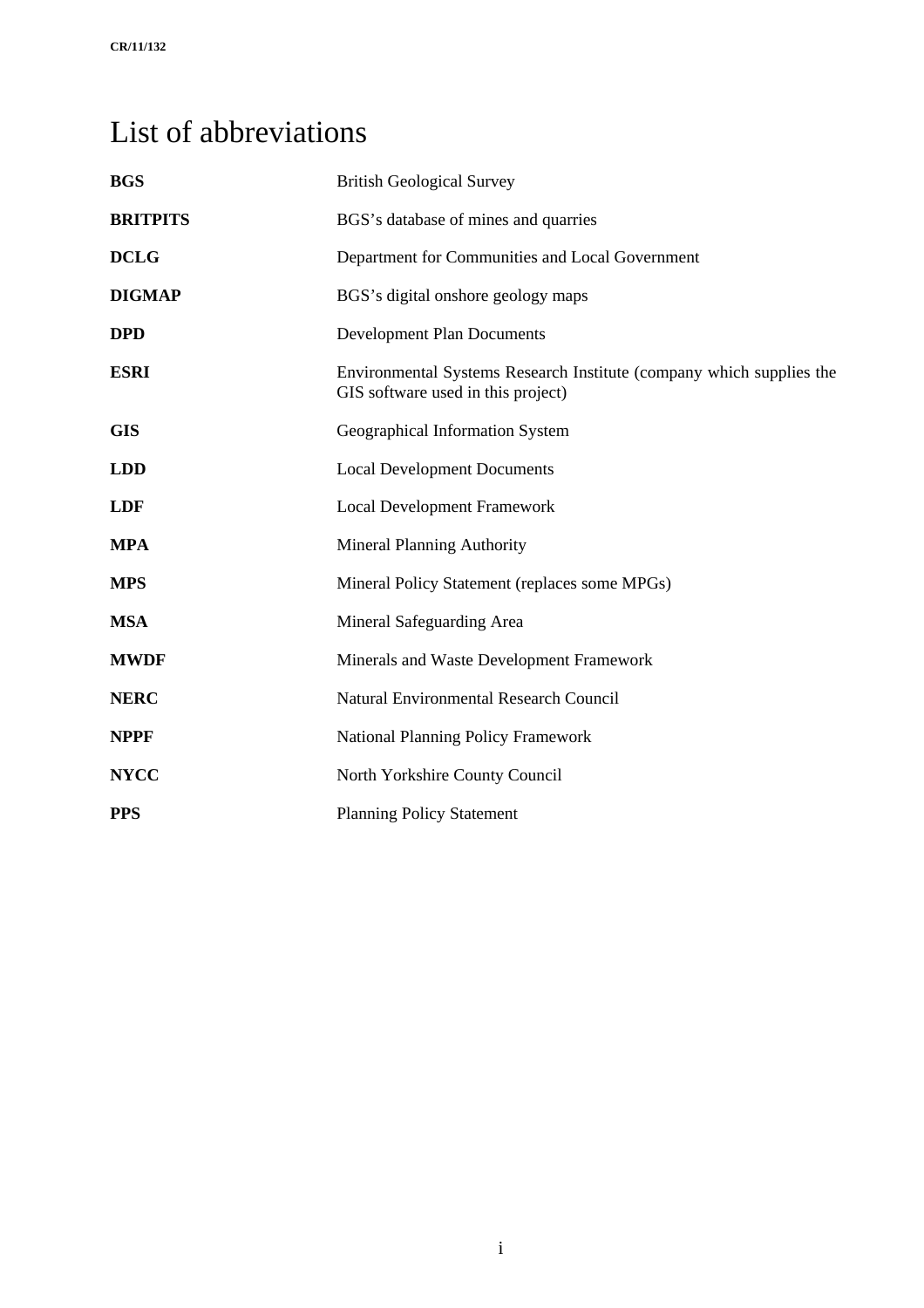# <span id="page-5-0"></span>Foreword

This British Geological Survey (BGS) report presents the results of an assessment to define Mineral Safeguarding Areas for North Yorkshire County Council.

The assessment is based on published BGS Mineral Resource Maps, a consultation held with stakeholders from the minerals industry and local government organisations, and expert geological knowledge. To accompany this report is information detailing an exercise to define sand and gravel resources in North Yorkshire; this is contained in a separate report *North Yorkshire Sand and Gravel Assessment* (Bide *et al*., 2011).

The report (provided as hardcopy and in digital format) is supported by digital spatial information formatted for the MapInfo Professional version 9.5, Geographical Information System used by North Yorkshire County Council.

# Acknowledgements

The authors would like to thank Rob Smith at North Yorkshire County Council for his input throughout the project, and Joan Jackson for her support in organising the consultation event that was held as part of this project. The authors would also like to thank the representatives from the participating mineral operators who responded to the consultation, and the attendees at the consultation event.

A large number of individuals in British Geological Survey have contributed to the project. This assistance has been received at all stages of the study. The authors would particularly like to thank Joseph Mankelow and Andrew Bloodworth for reviewing the report, and Naomi Idoine for her contribution to the consultation event.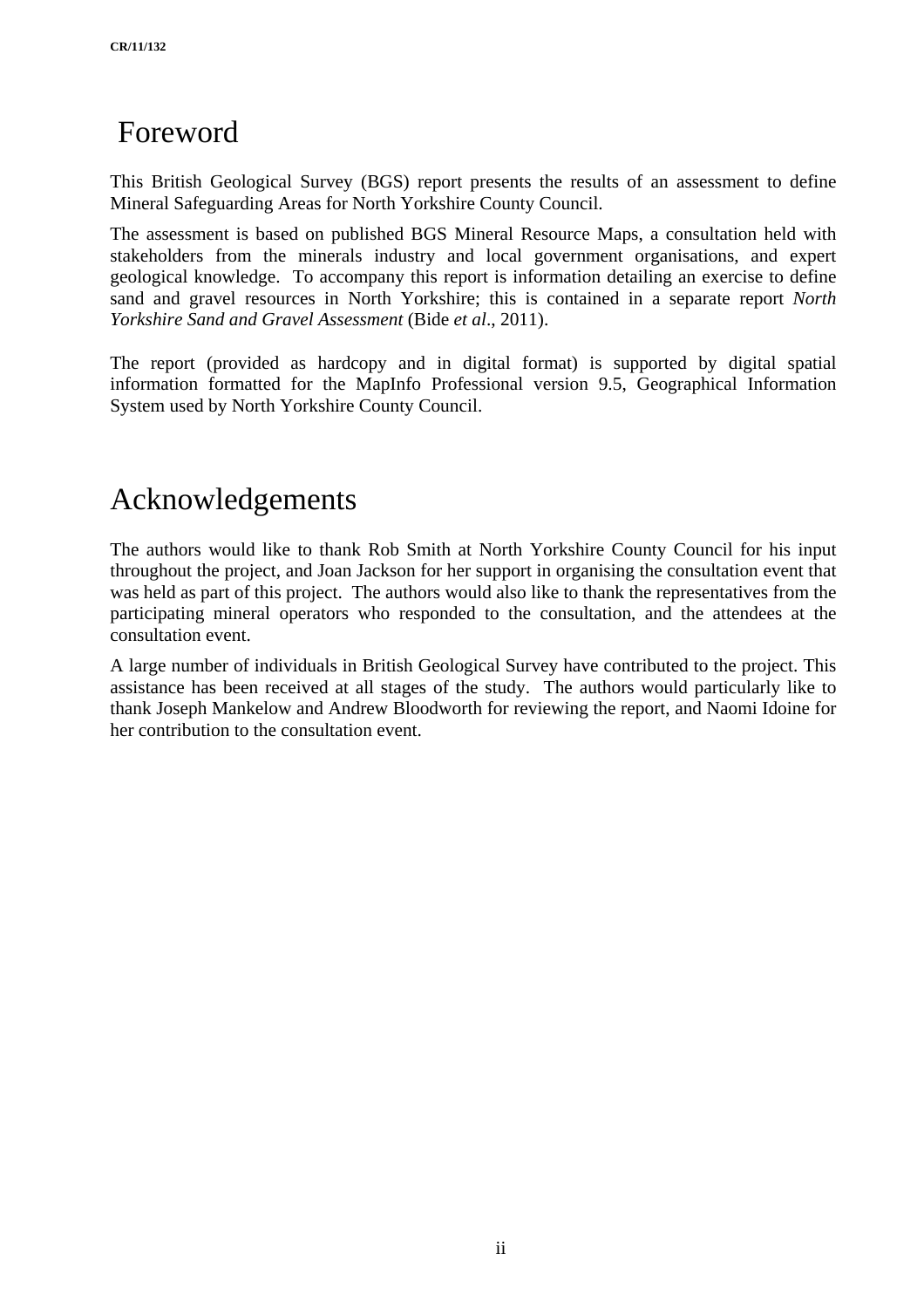# <span id="page-6-0"></span>Contents

| $\mathbf{1}$            |     |                                                                                |
|-------------------------|-----|--------------------------------------------------------------------------------|
|                         | 1.1 |                                                                                |
|                         | 1.2 |                                                                                |
|                         | 1.3 |                                                                                |
| $\overline{2}$          |     |                                                                                |
|                         | 2.1 | Step 1: Identify the best geological and mineral resource information3         |
|                         | 2.2 | Step 2: Decide which mineral resources to safeguard and the physical extent of |
|                         |     |                                                                                |
|                         | 2.3 |                                                                                |
| $\mathbf{3}$            |     |                                                                                |
|                         | 3.1 |                                                                                |
|                         | 3.2 |                                                                                |
|                         | 3.3 |                                                                                |
|                         | 3.4 |                                                                                |
|                         | 3.5 |                                                                                |
|                         | 3.6 |                                                                                |
|                         | 3.7 |                                                                                |
|                         | 3.8 |                                                                                |
|                         | 3.9 |                                                                                |
| $\overline{\mathbf{4}}$ |     |                                                                                |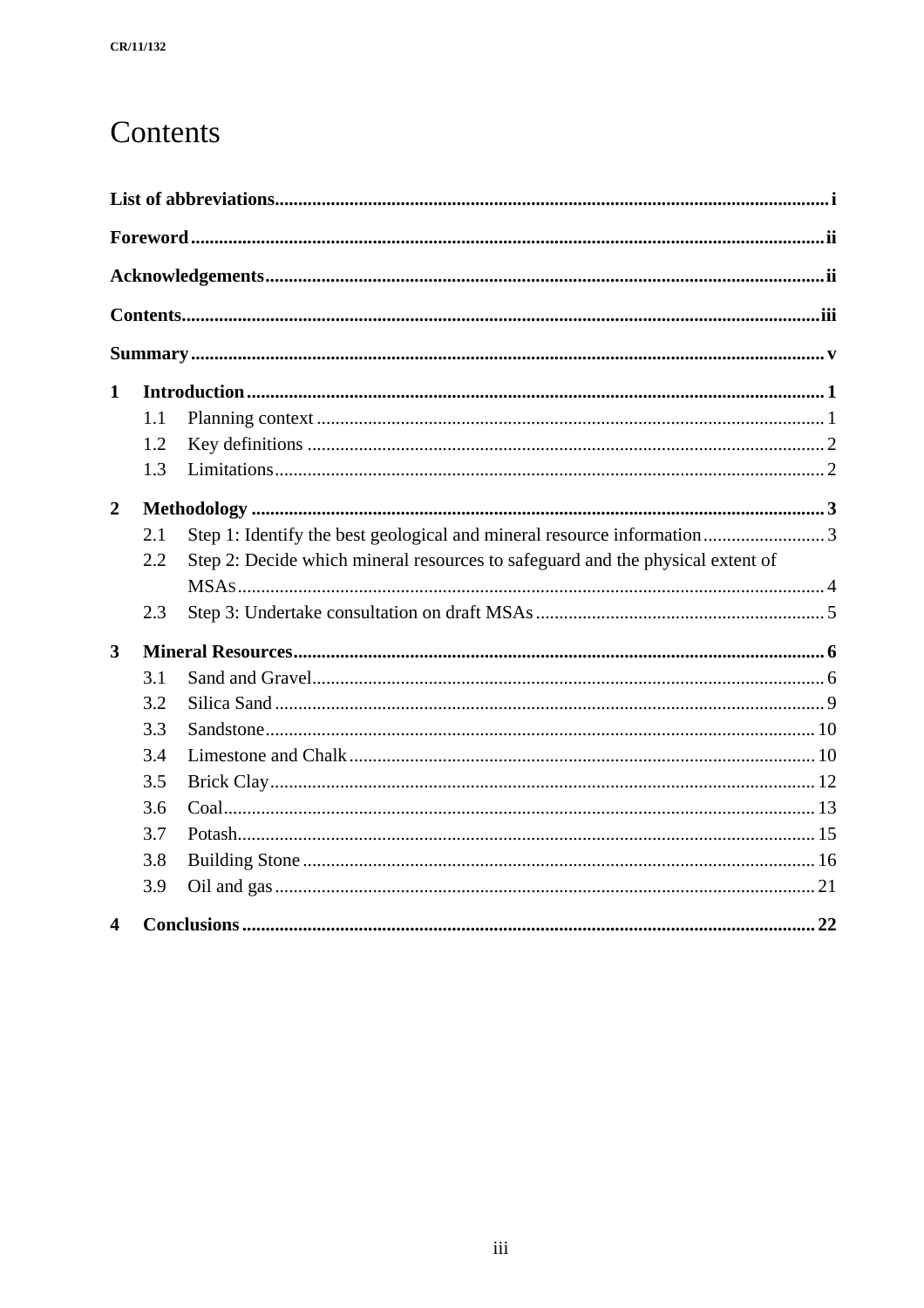| Appendix 1 |                                                                                   |  |
|------------|-----------------------------------------------------------------------------------|--|
|            | Consultation maps showing mineral resources (Appendix 1)                          |  |
|            | Figure A1 NYCC - Mineral resources                                                |  |
|            | Figure A2 NYCC - Sand and gravel [including silica sand] resources                |  |
|            | Figure A3 NYCC - Sandstone resources                                              |  |
|            | Figure A4 NYCC - Limestone resources                                              |  |
|            | Figure A5 NYCC - Chalk resources                                                  |  |
|            | Figure A6 NYCC - Brick clay resources                                             |  |
|            | Figure A7 NYCC - Coal resources                                                   |  |
|            | Figure A8a NYCC - Building stone resources                                        |  |
|            | Figure A8b NYCC - Building stone resources [revised]                              |  |
|            | Mineral Safeguarding Area maps produced for each mineral resource                 |  |
|            | Figure A9 NYCC - Mineral Safeguarding Area: sand and gravel including silica sand |  |
|            | Figure A10 NYCC - Mineral Safeguarding Area: sandstone                            |  |
|            | Figure A11 NYCC - Mineral Safeguarding Area: limestone                            |  |
|            | Figure A12 NYCC - Mineral Safeguarding Area: chalk                                |  |
|            | Figure A13 NYCC - Mineral Safeguarding Area: brick clay                           |  |
|            | Figure A14 NYCC - Mineral Safeguarding Area: coal                                 |  |
|            | Figure A15 NYCC - Mineral Safeguarding Area: potash                               |  |
|            | Figure A16 NYCC - Mineral Safeguarding Area: building stone                       |  |
| Appendix 2 |                                                                                   |  |
|            | Appendix 3 Resources proposed for safeguarding and justification for initial      |  |
| Appendix 4 |                                                                                   |  |
| Appendix 5 |                                                                                   |  |
|            |                                                                                   |  |
|            |                                                                                   |  |

# **TABLES**

| Table 3: Information and safeguarding justification for actively worked units for |  |
|-----------------------------------------------------------------------------------|--|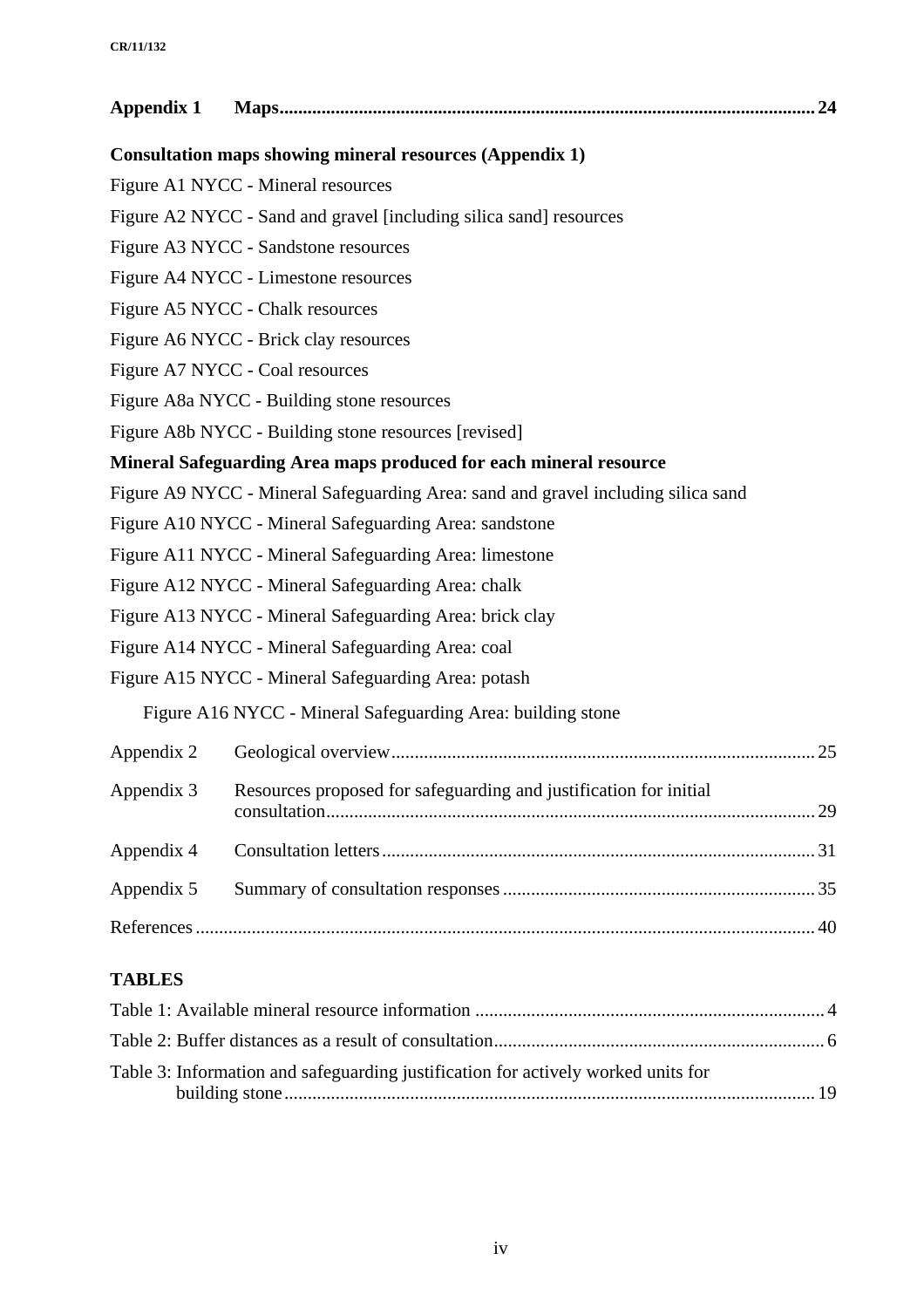# <span id="page-8-0"></span>Summary

This report describes work carried out by the British Geological Survey on behalf of North Yorkshire County Council to delineate Mineral Safeguarding Areas (MSAs), the results of which will be used to inform its Minerals and Waste Development Framework. The approach taken is in accordance with the methodology outlined in '*Mineral safeguarding in England: good practice advice*' (Wrighton *et al*., 2011). This report has been published during a period of change in national planning policy. The Government has committed to radically streamline and consolidate existing national planning policy. In July 2011 the Department for Communities and Local Government (DCLG) published the draft National Planning Policy Framework (NPPF) which has undergone a period of consultation. Whilst the draft NPPF retains the obligation for Local Planning Authorities to define MSAs, it is important to recognise that this report should be read in the context of a changing framework for planning. National policy for minerals safeguarding, at the time of the study, is contained within Minerals Policy Statement 1: *Planning and Minerals*, which was published in November 2006.

The work involved in this study involved the provision of maps showing the extent of mineral resources in North Yorkshire (excluding the national parks) and creating MSAs for each mineral resource. Data depicted on the maps have been provided in digital form to the council for use within a Geographical Information System.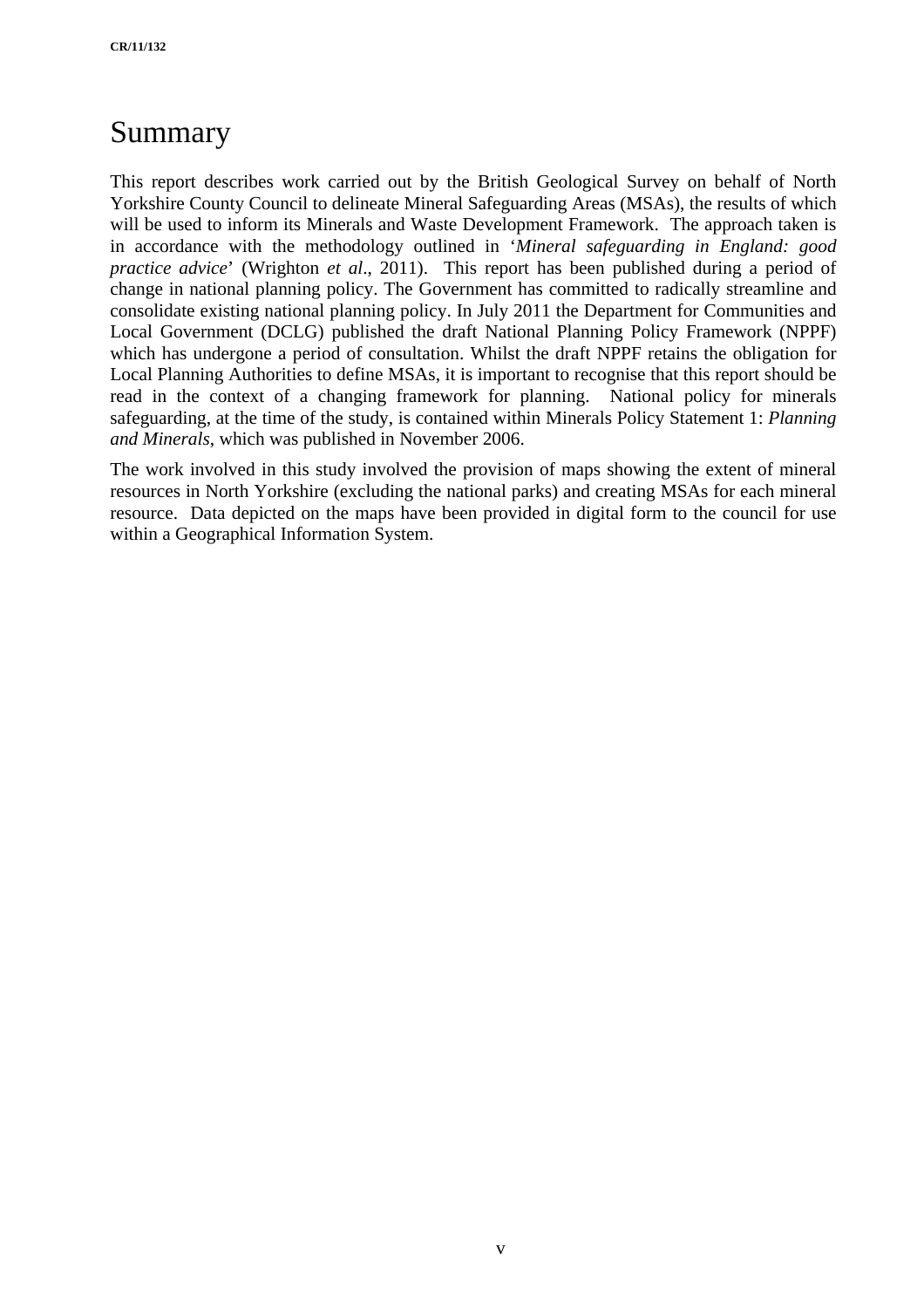# <span id="page-9-0"></span>1 Introduction

With increased pressure on land-use in the UK, there is a need to ensure that access to mineral resources are not needlessly restricted (sterilised) by other forms of development, leaving insufficient supplies for future generations. 'Mineral safeguarding' is the term that encompasses the process necessary to ensure that outcome.

There are two stages to the safeguarding process: (i) the identification of mineral resources and the definition of Mineral Safeguarding Areas (MSAs) where mineral sterilisation should be considered in the planning process; and (ii) the development of associated policies that guide the management of development proposals that are submitted in these areas. North Yorkshire County Council (NYCC) appointed the British Geological Survey (BGS) to delineate MSAs for inclusion in their Minerals and Waste Development Framework. This work does not include the development of suitable policies that will guide development decisions in these areas (stage ii). This will be undertaken by NYCC at a later stage, during their plan making process. To this end BGS has produced paper maps as well as Geographical Information System (GIS) files of MSAs. These maps are based on BGS geological linework, and amended where appropriate based on information obtained from expert geological knowledge and consultation with industry and other stakeholders including NYCC.

## **1.1 PLANNING CONTEXT**

This report has been published during a period of change in national planning legislation and policy. The Government has committed to radically streamline and consolidate existing national planning policy. In July 2011 the Department for Communities and Local Government (DCLG) published the draft National Planning Policy Framework (NPPF) which is currently undergoing a period of consultation. Whilst the draft NPPF retains the obligation for Local Planning Authorities to define MSAs, it is important to recognise that this report should be read in the context of a changing framework for planning. National policy for minerals safeguarding, at the time of the study, is contained within Minerals Policy Statement 1: *Planning and Minerals*, which was published in November 2006. Box 1 outlines the general policies for the safeguarding of minerals.

#### **Box 1 Key instructions in planning policy and available advice**

#### **National policy**

Minerals Policy Statement 1: *Planning for Minerals* (DCLG, 2006) outlines the national policy for safeguarding minerals resources. It requires Mineral Planning Authorities in England to define MSAs in their local development documents. Planning Policy Statement 12: *Local Spatial Planning* (DCLG, 2008) states that proposals maps should show areas where specific policies apply, and that minerals matters, including safeguarding areas, should be shown on the adopted proposal maps at the district level.

**Key documents** 

Minerals Policy Statement 1: *Planning and Minerals*, and annexes (DCLG, 2006)

Minerals Policy Statement 1: *Practice guide* (DCLG, 2006)

Planning Policy Statement 12: *Local Spatial Planning* (DCLG, 2008)

*Mineral safeguarding in England: good practice advice* (Wrighton *et al*., 2011)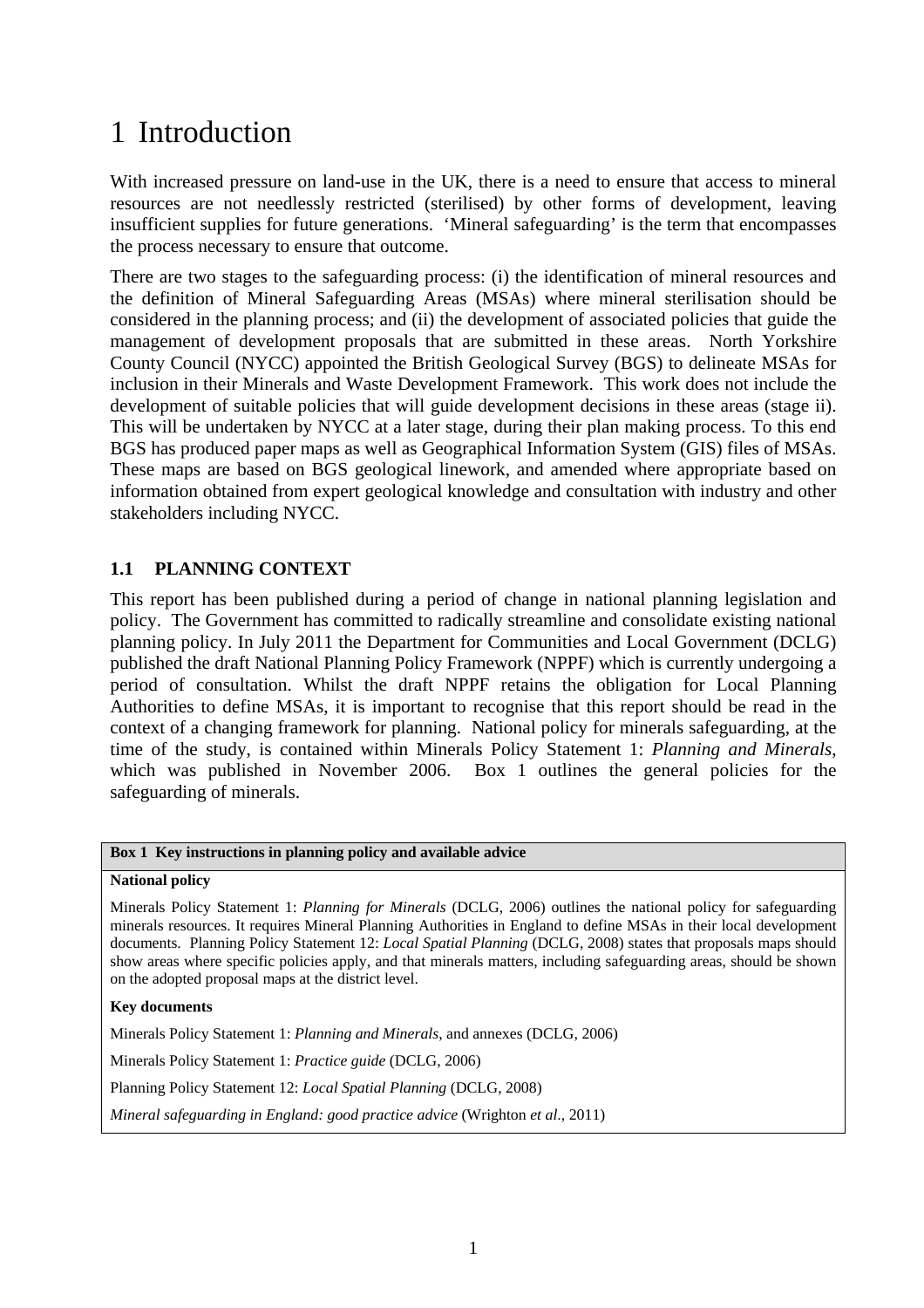## <span id="page-10-0"></span>**1.2 KEY DEFINITIONS**

Box 2 provides some background to the terms used in the report. A list of abbreviations can be found at the beginning of this report.

#### **Box 2 Mineral Safeguarding Areas**

*'Mineral resources are natural concentrations of minerals in or on the Earth's crust that are or may become of economic interest because they are present in such form, quality and quantity that there is the potential for eventual economic extraction. Mineral resources are thus defined by economic as well as physical parameters'* [para 2.1.1]*.* 

*'The definition of MSA boundaries requires up-to-date, factual information on the physical location of mineral resources and should be based principally on the best available mineral resource information at the time MSAs are defined. In the context of the plan making process, geology, unlike many other factors that influence planning, does not change with time'* [para 4.1.1]*.* 

*'There is no presumption that areas within a MSA will ultimately be allocated for extraction. If an application is submitted for mineral extraction within a MSA, the MSA designation itself does not provide any support for a grant of consent. If a MPA wishes to define future allocations for extraction then such areas must be identified as Areas of Search, Preferred Areas, and Specific Site allocations. Equally, there is no presumption that non-mineral development within a MSA is automatically precluded. MSAs alert those proposing sites for future development to the presence of valuable mineral resources which they otherwise might not have considered'* [para 2.3.3]*.* 

*'The MSAs indicate where local mineral safeguarding policies, formulated specifically to suit local circumstances, may apply. The process should ensure that minerals are not unnecessarily sterilised whilst allowing competing development to proceed if there is an overriding need for it. In those circumstances extraction of the mineral ahead of the development (prior extraction) should always be considered'* [para 2.3.3]*.* 

Source: *Mineral safeguarding in England: good practice advice* (Wrighton *et al*., 2011)

## <span id="page-10-1"></span>**1.3 LIMITATIONS**

The identification and delineation of mineral resources (the first step in the mineral safeguarding process) is imprecise as it is limited by the quantity and quality of data currently available and involves predicting what might or might not become economic to work in the future. The pattern of demand for minerals is continually evolving due to changing economic, technical and environmental factors. The economic potential of mineral resources is not static, but it changes with time.

The mineral resource maps which informed the current work are derived from geological linework forming part of the national 1:50 000 scale digital geology coverage, DiGMapGB-50, from the BGS. This dataset is based on surveys carried at 6-inch or 1:10 000 scales, and acquired at different times. Whilst every effort has been made to ensure consistency of approach across the county, the level of detail reflects in part the variation in the age of the mapping.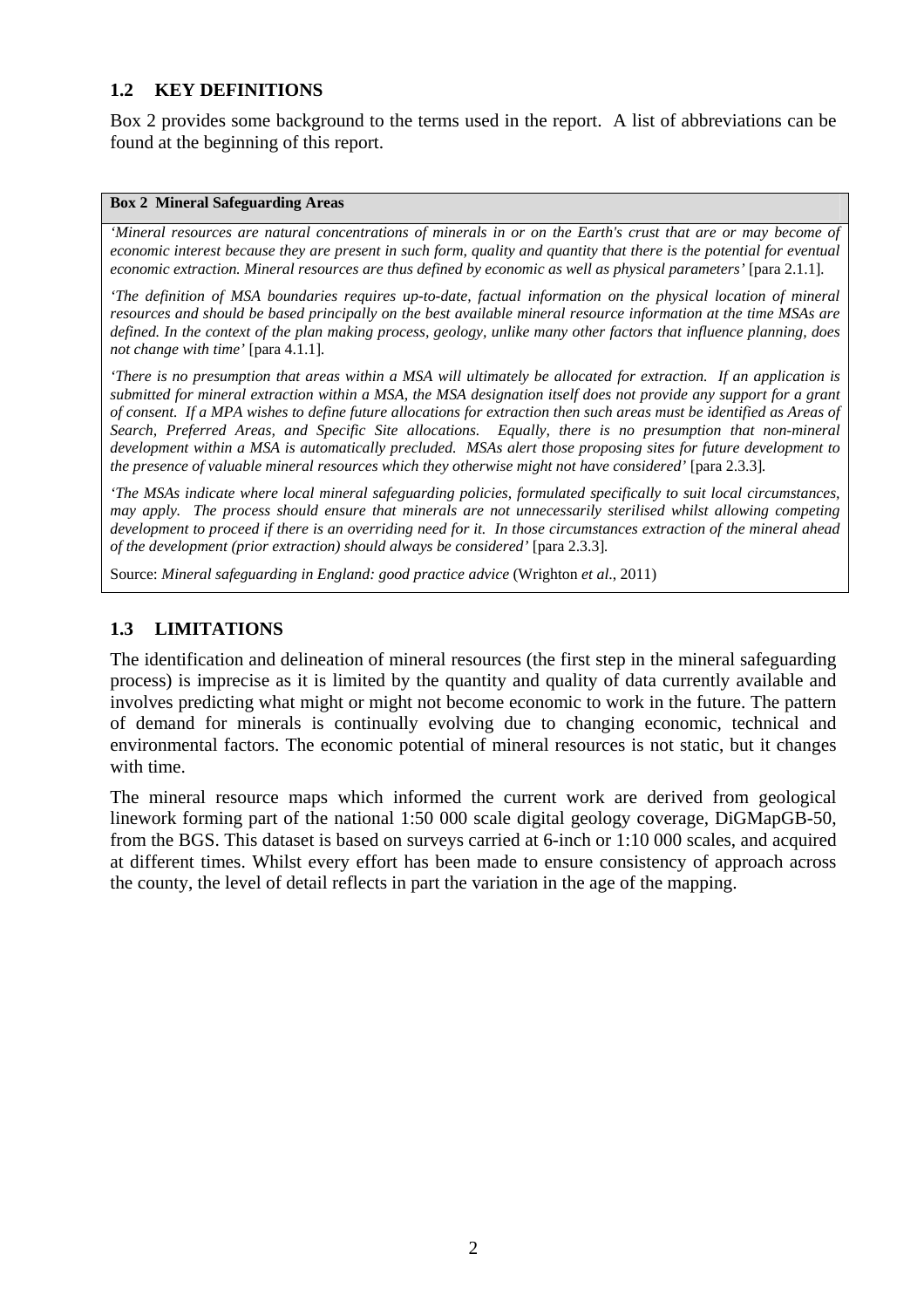# <span id="page-11-0"></span>2 Methodology

MSAs have been defined in the NYCC area in accordance with the methodology outlined in *Mineral safeguarding in England: good practice advice* (Wrighton *et al.,* 2011). The document outlines a seven-step approach to creating an effective system for mineral safeguarding. The scope of work undertaken by BGS for NYCC is limited to steps 1-3. Steps 4-7, which include drafting of the associated policies, was beyond the scope of this study.

|          |        | Box 3 Step by step approach to creating an effective safeguarding system for minerals |
|----------|--------|---------------------------------------------------------------------------------------|
|          | Step 1 | Identify the best geological and mineral resource information                         |
| Stage i  | Step 2 | Decide which mineral resources to safeguard and the physical extent of MSAs           |
|          | Step 3 | Undertake consultation on draft MSAs                                                  |
|          | Step 4 | Decide on the approach to safeguarding in the Core Strategy                           |
| Stage ii | Step 5 | Include development management policies in a DPD                                      |
|          | Step 6 | Include safeguarding in district level DPDs                                           |
|          | Step 7 | Include mineral assessments in the local list of information requirements             |

Source: *Mineral safeguarding in England: good practice advice* (Wrighton *et al*., 2011).

## **2.1 STEP 1: IDENTIFY THE BEST GEOLOGICAL AND MINERAL RESOURCE INFORMATION**

The first step in the MSA process is to identify the most recent geological and mineral resource information. The mineral resources that are present in North Yorkshire are shown in Figure A1 whilst an overview of the geology of North Yorkshire is provided in Appendix 2.

As part of a preceding study, NYCC commissioned BGS to update the sand and gravel linework that they held for the area (Bide *et al.,* 2011). The information contained within this dataset also covered silica sand resources. A recent national update undertaken by BGS to the crushed rock and non-aggregate resource linework provided the most recent data for limestone and chalk (both crushed rock and industrial), together with sandstone and brick clay. Coal data was obtained from data produced by a joint BGS and Coal Authority project (Jones *et al.,* 2006). Data on building stone resources were extracted from the BGS DiGMapGB-50 dataset. The BGS mines and quarries database 'Britpits' was used to provide information on the location and current activity of quarries in North Yorkshire. All of the data were integrated within a GIS in order to undertake the process of defining MSAs. Table 1 summarises all of the data utilised during the study.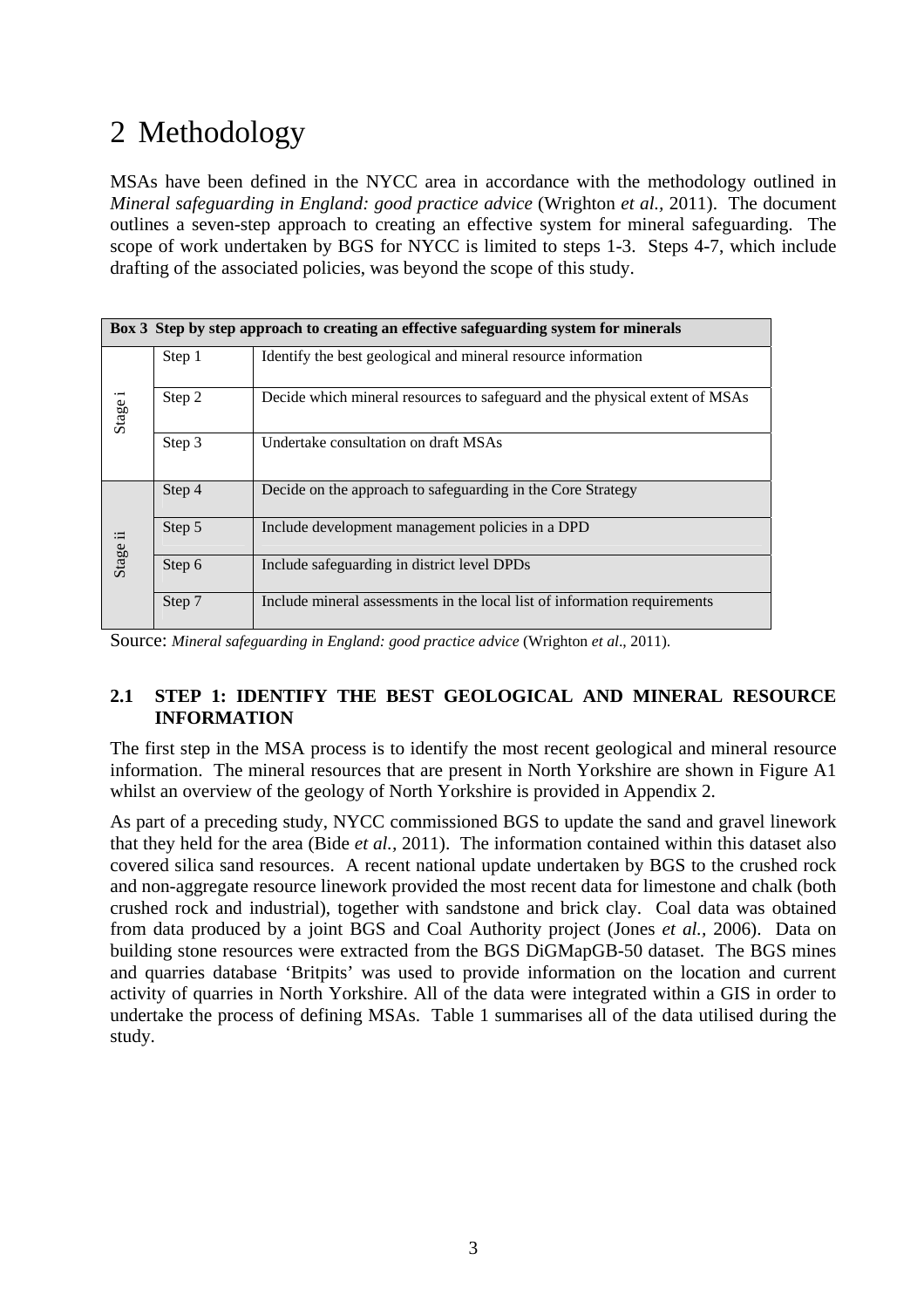| <b>Resource</b>             | Data provider                                    | Date of publication<br>of dataset       | Any more recent<br>geological resource<br>information | <b>Comments</b>                                             |
|-----------------------------|--------------------------------------------------|-----------------------------------------|-------------------------------------------------------|-------------------------------------------------------------|
| Sand and gravel             | <b>BGS</b>                                       | 2011                                    | N <sub>o</sub>                                        | <b>Updated for NYCC</b><br>as a precursor to this<br>study. |
| Limestone (crushed<br>rock) | <b>BGS</b>                                       | 2011                                    | No                                                    |                                                             |
| Limestone<br>(industrial)   | <b>BGS</b>                                       | 2011                                    | No                                                    |                                                             |
| Sandstone (crushed<br>rock) | <b>BGS</b>                                       | 2011                                    | No                                                    |                                                             |
| Igneous (crushed<br>rock)   |                                                  |                                         | None present in study area                            |                                                             |
| Chalk (crushed rock)        | <b>BGS</b>                                       | 2011                                    | No                                                    |                                                             |
| Silica sand                 | <b>BGS</b>                                       | 2011                                    | N <sub>0</sub>                                        | <b>Updated for NYCC</b><br>as a precursor to this<br>study. |
| <b>Building Stone</b>       | <b>BGS</b>                                       | 2011                                    | N <sub>0</sub>                                        | Britpits database and<br>DiGMap                             |
| Coal                        | <b>BGS</b> on behalf<br>of the Coal<br>Authority | 2006 (shallow coal)<br>1999 (deep coal) | None highlighted in<br>consultation                   |                                                             |
| <b>Brick Clay</b>           | <b>BGS</b>                                       | 2011                                    | No                                                    |                                                             |

<span id="page-12-0"></span>Table 1: **Available mineral resource information**

## <span id="page-12-1"></span>**2.2 STEP 2: DECIDE WHICH MINERAL RESOURCES TO SAFEGUARD AND THE PHYSICAL EXTENT OF MSAS**

As stated in Section [1.3](#page-10-1), the pattern of demand for minerals is continually evolving due to changing economic, technical and environmental factors. Consequently areas that are of potential economic interest as sources of minerals may change with time. Using the best available data identified in Step 1, and the BGS mineral planning factsheets that have been prepared to inform the land use planning process, these can be downloaded from [www.bgs.ac.uk/mineralsuk/planning/mineralPlanningFactsheets.html,](http://www.bgs.ac.uk/mineralsuk/planning/mineralPlanningFactsheets.html) a list of mineral resources that were to be excluded from or included in the safeguarding process was made. Where mineral resources were identified for exclusion, a justification was prepared for consultation. This list and justification can be seen in Appendix 1.

In order to define the physical extent of MSAs, it was decided that the mineral resource information identified in Step 1, and selected as part of Step 2, should be depicted on maps created of each mineral resource and used as a basis for consultation.

In the first instance, the full extent of each resource was included within the respective MSA. This included mineral resources in urban areas and in environmental designations in line with the mineral safeguarding good practice advice (Wrighton *et al.,* 2011). In urban areas, the definition of MSAs will identify opportunities for prior extraction beneath large regeneration projects and brownfield sites. It was felt that justification for any other approach would be weak at this stage as it would diverge from the best practise advice. Policies can be used to control the amount of applications which would be considered on mineral safeguarding grounds – for example householder development applications may be excluded from the need to assess mineral sterilisation, by inclusion in an exemption policy. Many of these considerations are likely to be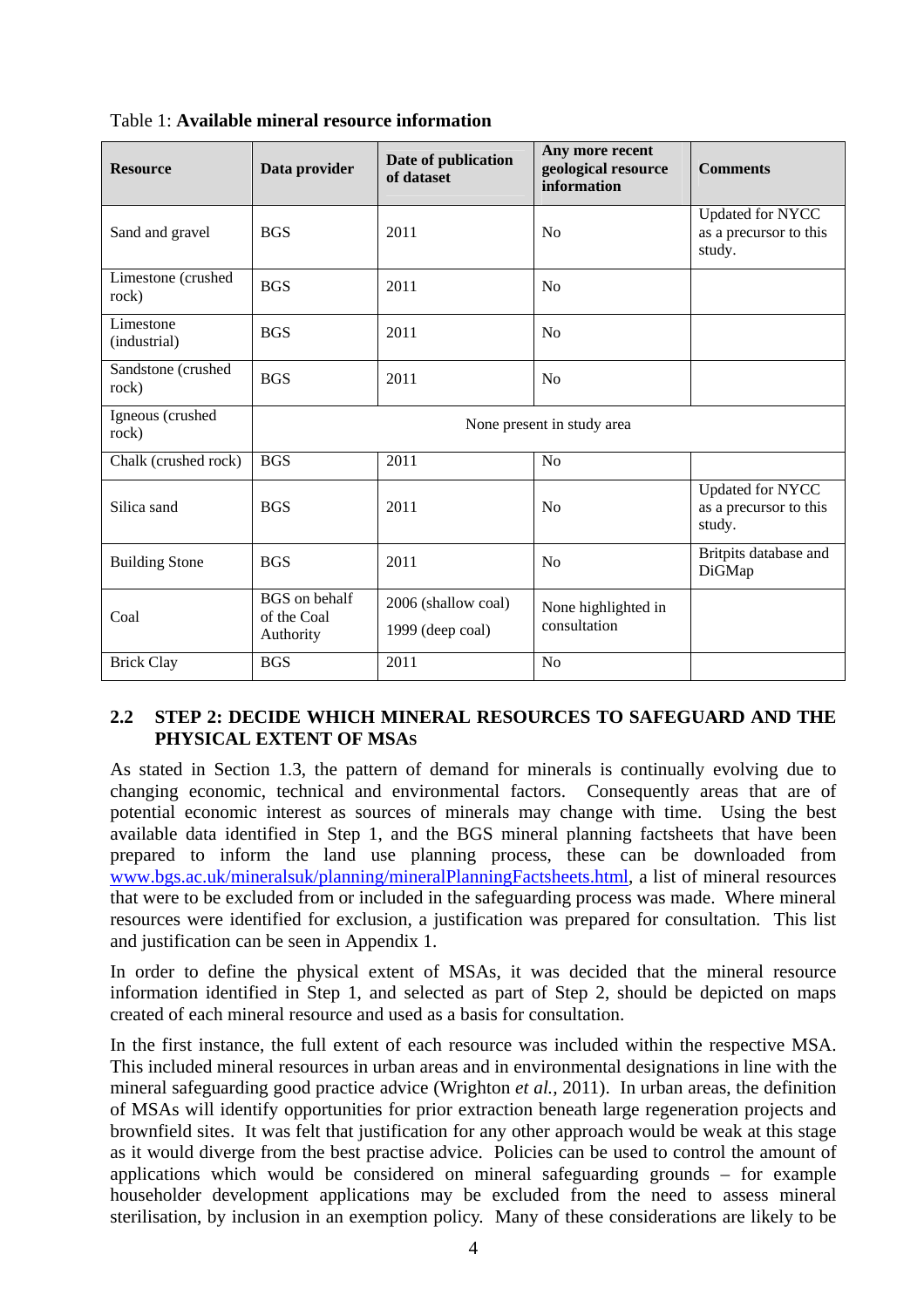<span id="page-13-0"></span>picked up through the consultation on policy and on the adoption of detailed safeguarding boundaries that NYCC will undertake in the course of their plan preparation. Development is more limited in environmental designations, and so in these instances the mineral resource should be considered alongside all of the other planning factors.

In the good practice advice, the issue of sterilisation by development that is permitted on or close to the edges of the identified resource boundaries is raised, as access to mineral resources is affected by consideration of the amenities of, and nuisance to, those that live and work close to the operation. For this reason, a 'buffer' distance, i.e. the extension that should be applied to the mineral resource boundary in order to create an MSA and protect the identified 'edges' of the resource from sterilisation, was also subject to consultation. The resource maps were not changed, as there were no other spatial changes to make for the purposes of consultation. In the accompanying letter, however, an initial distance of 100m for resources that did not require extraction by blasting, and 200m for those that did, were proposed for comment. These values were based on previous work undertaken on mineral safeguarding in Wales, and were seen as a starting point for discussions.

#### **Box 4 Buffering of MSA boundaries**

*'The boundaries of MSAs may be extended beyond the lateral extent of a mineral resource to avoid sterilisation by adjacent development.'* [Case study 3, page 20]

Source: *Mineral safeguarding in England: good practice advice* (Wrighton *et al*., 2011)

#### **2.3 STEP 3: UNDERTAKE CONSULTATION ON DRAFT MSAS**

Members of the minerals industry are likely to hold the most up-to-date and detailed mineral resource information in relation to their operational areas, specifically their former and current sites and also any prospective future sites. Neighbouring MPAs may also have views and policies on the safeguarding of minerals and a joined up approach to safeguarding should prevent the unnecessary sterilisation of minerals close to the borders of each MPA boundary.

#### **Box 5 Consultation with neighbouring MPAs**

*'Consultation should be undertaken with neighbouring MPAs where mineral resources cross or are in close proximity to administrative boundaries. A 'joined-up' approach to the definition of MSAs is essential to ensure that development in one MPA does not needlessly sterilise mineral resources in an adjacent MPA area.'* [para 4.3.4]*.* 

Source: *Mineral safeguarding in England: good practice advice* (Wrighton *et al*., 2011)

The mineral resource maps, together with the list of minerals proposed for safeguarding and justifications for minerals that were not proposed for safeguarding, were sent out to members of industry in North Yorkshire that were identified by NYCC and the BGS mines and quarries inventory. The consultation information was also sent to all neighbouring MPAs. The consultation maps produced were extended by 1km to ensure that resources that were outside the NYCC boundary would be considered, and consultation with neighbouring MPAs would be made easier. Consultees were requested to provide any additional information that might affect the delineation of MSAs, either geologically or operationally. It was anticipated that certain issues might be identified to inform the delineation of MSA boundaries. These included:

- mineral resource beneath overburden:
- new data proving that mineral resource is not present in an area
- new data proving that mineral resource is present; and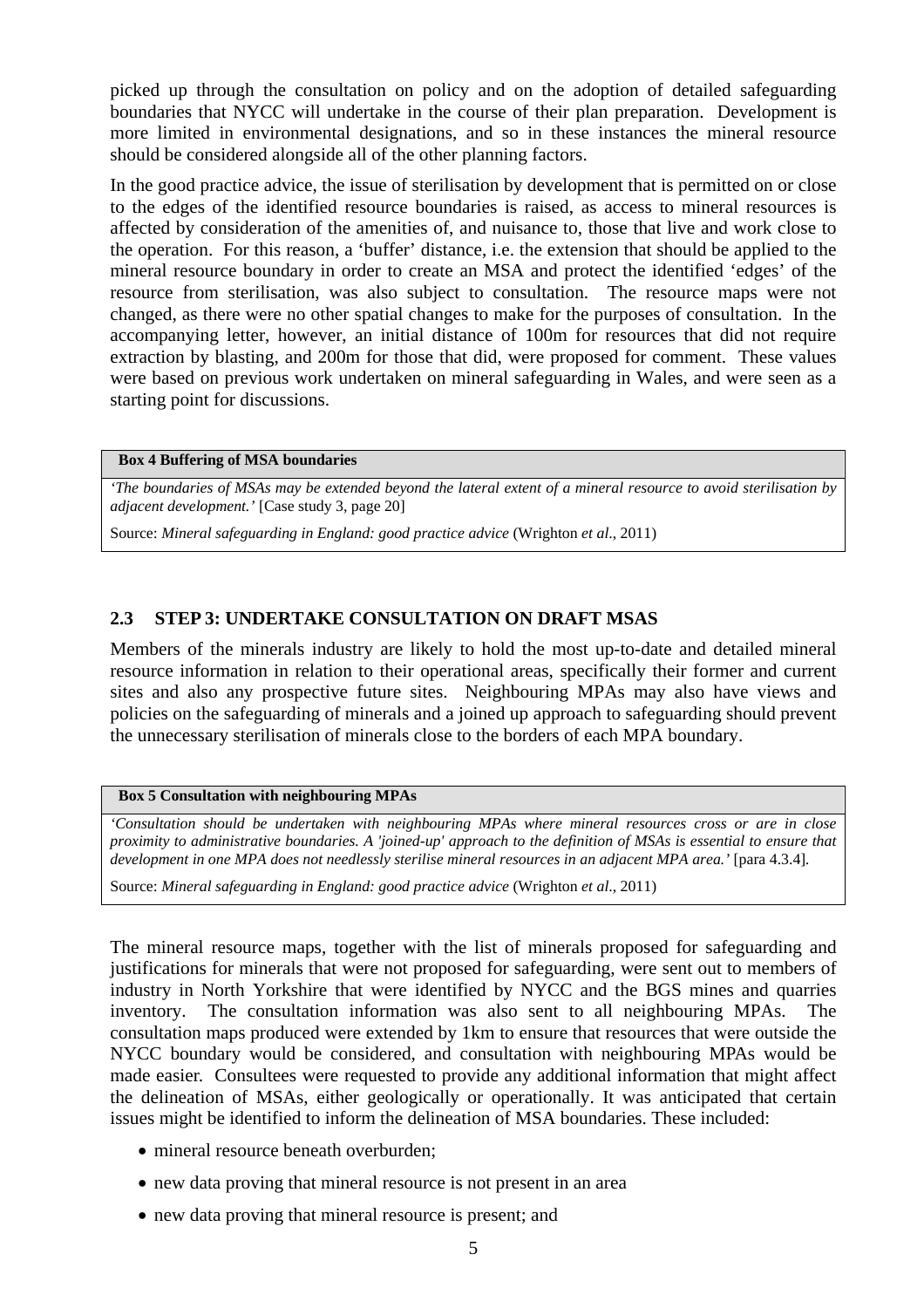• suitability of suggested MSA buffer distances (see Section [2.2](#page-12-1)).

<span id="page-14-0"></span>Onsite meetings were held where possible and a consultation event was held in October 2011 to disseminate the results as they stood at the time and provide opportunity for additional comments / data to be gathered.

A copy of the letters sent out to consultation is included in Appendix 4 and the responses to the consultation are summarised in Appendix 5.

<span id="page-14-2"></span>The results of the consultation (as summarised in Appendix 3) were used to modify the mineral resource linework and it is this modified linework that was used as a basis for defining MSAs. Safeguarding decisions and justifications were based on the information provided through consultation and are explained in Section [3](#page-14-1). The buffer distances that were decided as a result of consultation are shown in [Table 2](#page-14-2), and the final maps produced are shown in Appendix 1.

| Category              | <b>Buffer</b>    |
|-----------------------|------------------|
| Sand and Gravel       | 250m             |
| <b>Brick Clay</b>     | 250m             |
| <b>Building Stone</b> | 250m             |
| Coal: shallow         | 250m             |
| deep                  | 700m             |
| Limestone and chalk   | 500m             |
| Sandstone             | 500m             |
| Silica Sand           | 500 <sub>m</sub> |
| Potash                | 0m               |

**Table 2:** Buffer distances as a result of consultation

# <span id="page-14-1"></span>3 Mineral Resources

This section provides a summary of the geological mineral resources in North Yorkshire from an economic perspective. It provides a geological description of the resource, information regarding extraction activity and a rationale for delineation of MSAs.

# **3.1 SAND AND GRAVEL[1](#page-14-0)**

Sand and gravel are defined on the basis of particle size as opposed to composition. Currently the term 'gravel' (or more correctly coarse aggregate) is used to describe material coarser than 4mm, with a maximum size of 80mm. 'Sand' (or fine aggregate) is described as material that is finer than 4mm, but coarser than 0.063mm. Material with a particle size of less than 0.063mm (i.e. clay and silt) is classed as 'fines'. Most sand and gravel is composed of particles that are rich in silica (quartz, quartzite and flint). A brief overview of the superficial geology of North Yorkshire is outlined in Appendix 2.

The superficial or 'drift' sand and gravel deposits accumulated in a variety of geological environments but are broadly divided into

River terrace deposits

 $\overline{a}$ 

<sup>&</sup>lt;sup>1</sup> North Yorkshire Sand and Gravel Assessment (Bide *et al.,* 2011).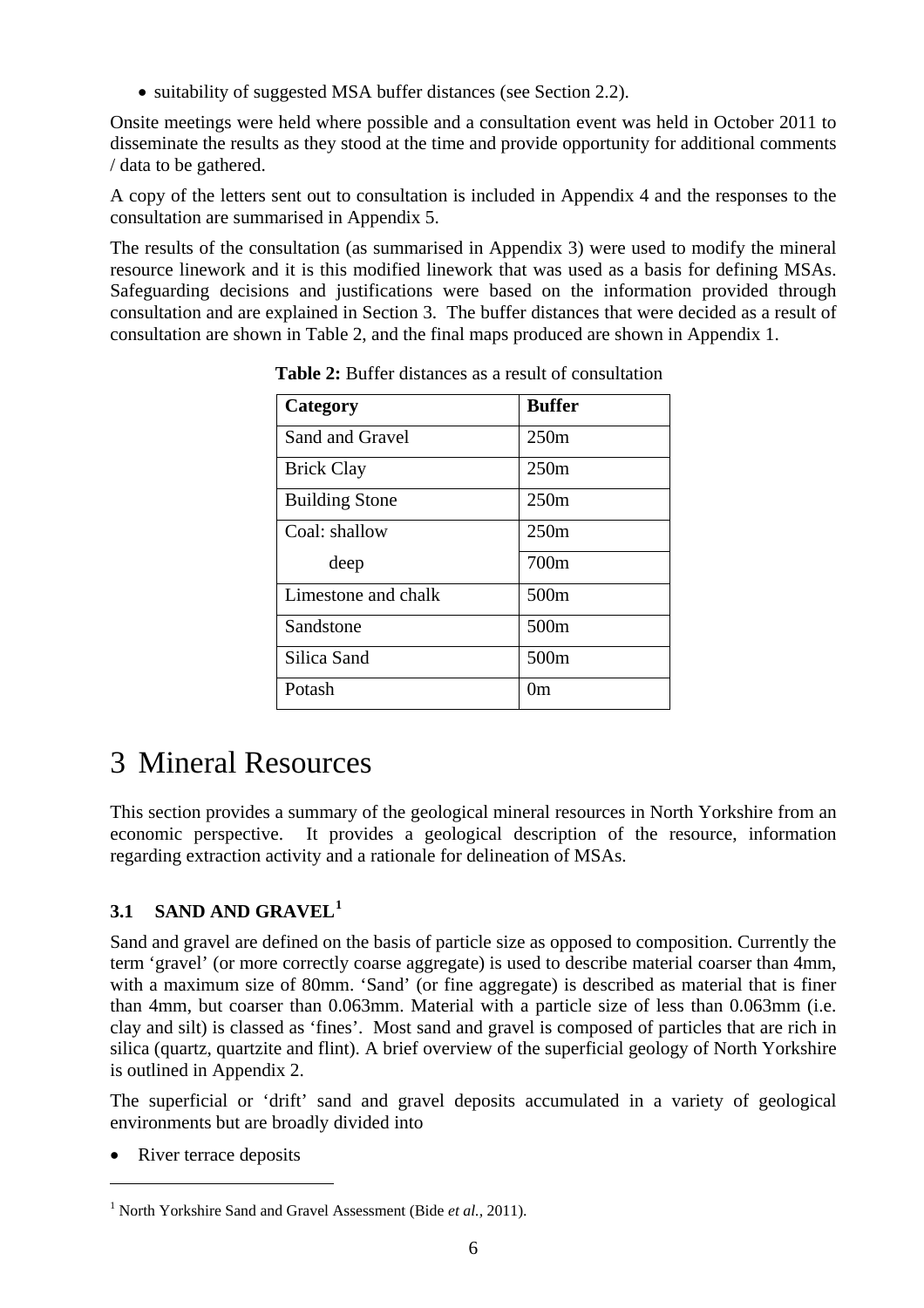- Sub-alluvial river terrace deposits
- Glacial sand and gravel

#### **3.1.1 Geological description**

#### RIVER TERRACE DEPOSITS (INCLUDING SUB-ALLUVIAL)

Resources in these deposits take the form of extensive spreads of sand and gravel that occur in both raised river terrace sequences, flanking the modern floodplains, and underlying alluvium ('sub-alluvial terrace deposits'). River sand and gravel resources are reasonably consistent over considerable distances, their composition reflecting, in general, the geology of the river catchment from which they were reworked. Generally, they are 'clean' deposits, with low fines content.

Only exposed river terraces are depicted on the 1:50 000 scale geological maps, although inferred resources in sub-alluvial sand and gravel deposits occurring beneath river floodplains may be extensive in some places and have been identified from the Mineral Resources map data used for this project. Where they underlie alluvium, these deposits will be water saturated and require wet-working, potentially making them less desirable as a resource. These deposits occur in all of the major river valleys in North Yorkshire but the largest deposits are located in the valleys of the Rivers Swale and Ure.

The extensive terraces associated with the River Ure are the result of reworking of the glaciofluvial deposits in the area. The terraces are mainly composed of sandy gravel but with thin layers of silt and clay in the lower terraces, representing overbank deposits.

The terrace deposits associated with the River Swale are worked at several localities, including Catterick, and Scorton quarries. These deposits have 60-70 per cent gravel with the remainder mostly sand but with up to 15 per cent silt and clay in places. The deposit is up to 15m thick with the upper 5m worked dry and the remainder wet worked. The composition of the gravel fraction of the river terrace deposits varies greatly reflecting the varied glacial and bedrock deposits from which they are derived.

Sub-alluvial deposits tend to be thicker and have thicker overburden than river terrace deposits. Both show significant variability in thickness as would be expected for an extensive area containing several river systems.

#### GLACIAL SAND AND GRAVEL

For convenience and simplicity the term Glacial Sand and Gravel is used in this report to encompass a range of sand and gravel-bearing glacial deposits such as glaciofluvial deposits, glaciolacustrine deposits and blown sand.

Some of the thickest deposits in the county are water-lain sands and gravels deposited in close proximity to the ice-sheet. These deposits mainly occur on top of the sheet of till or, in valleys initiated as meltwater channels during glacial times. In some areas, for example around Thirsk, the deposits occur in well developed linear esker systems trending south-southeast. The main component of the eskers is moderately well-sorted, fine-grained sand although a broad range of grain sizes, from silt to boulders may also be present in places. The gravel fraction is composed mainly of Carboniferous sandstones with minor amounts of Carboniferous and Permian limestones. South of Newby Wiske the deposits are characterised by red to red-brown, fine- to medium-grained sand, with beds of coarse-grained sand and fine to coarse gravel. The gravel fraction is again mainly Carboniferous sandstones with 10 to 50 per cent Carboniferous limestone. Elsewhere landforms associated with the deposits are less distinct and occur as irregular spreads and ridges of red-brown clayey sand with gravel, cobbles and sparse boulders of quartzite, sandstone, mudstone, chert and both Jurassic and Carboniferous limestones. These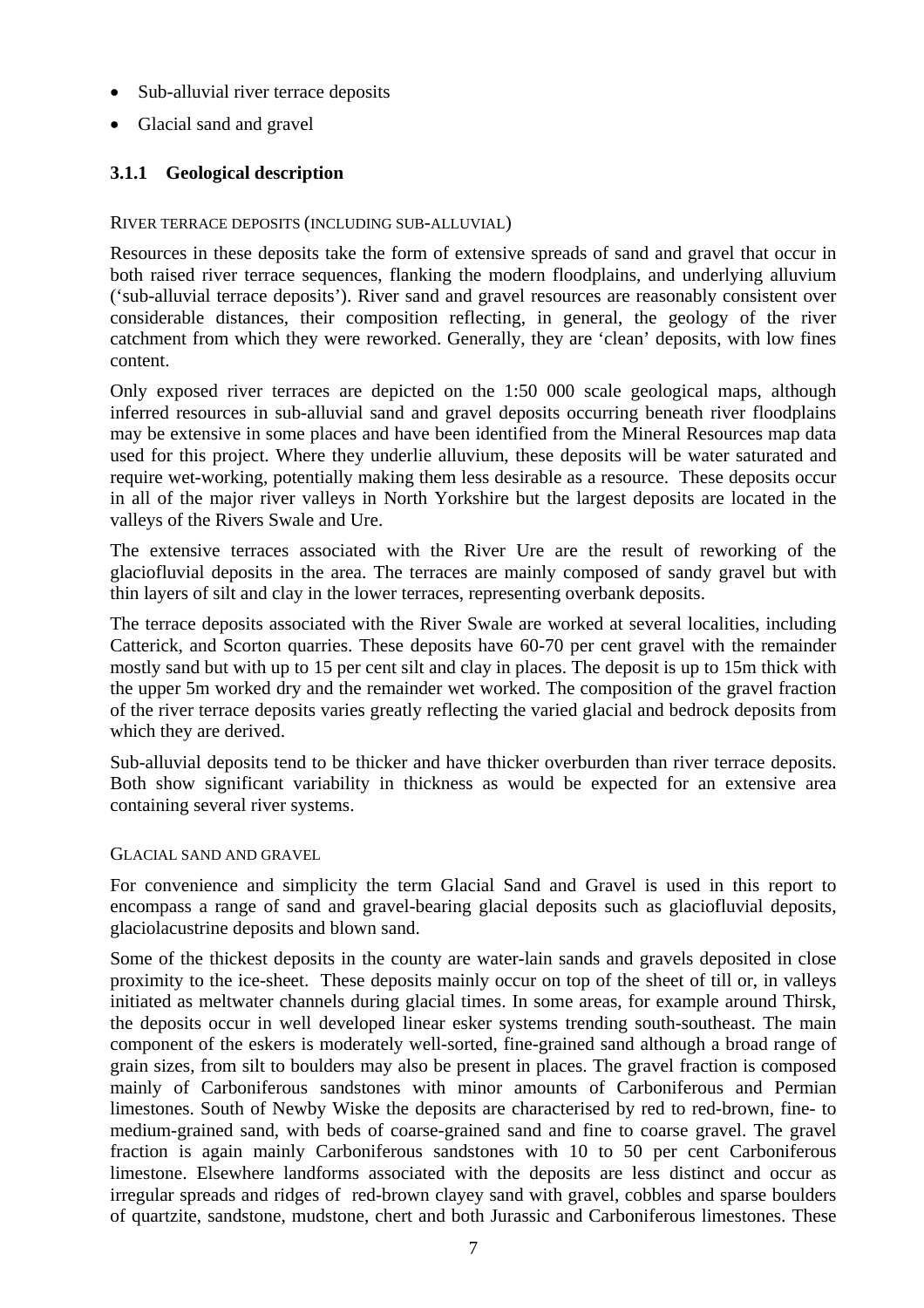deposits are typically up to 6m thick in places, although deposits in the Thirsk area as, for example, between Topcliffe and Brafferton, reach 22m in thickness.

The most commonly worked glacial sand and gravel are glaciofluval deposits, the products of deposition by glacial meltwaters. They often display intricate relationships with adjacent deposits. Bodies of sand and gravel may occur as sheet- or fan-like layers above till deposits or as elongate, irregular lenses within the till sequence. Areas of wholly concealed, and thus possibly unknown, bodies of sand and gravel may occur under spreads of till and other drift deposits.

In North Yorkshire, extensive spreads of these deposits occur in the mid and lower reaches of the Esk, Ure, Swale, Ouse, Wharfe, Nidd and Aire valleys. Some of these deposits form broadly rounded and elongate ridges and overlie and clearly postdate the till and older glacial sand and gravels. They are composed of yellow to reddish-brown, fine-grained sands with varying proportions of gravel, cobbles and occasional boulders. In the Hambleton Hills, these deposits have a sloping, steep sided, terrace-like form and are composed of red-brown gravels with thin lenses of medium- to coarse-grained sand. The gravel fraction includes local Jurassic sandstone, ironstone, limestone and siltstone with a few pebbles of Carboniferous limestones. North of Thirsk, these deposits form broad ridges of red-brown sandy gravel associated with underlying glaciolacustrine sediments. Glaciofluvial sediments also occur in 'terrace' deposits where drainage from the glaciers in the Pennine valleys entered the west side of the Vale of York, depositing spreads of sand and gravel in front of the ice sheets. The deposits are generally gravelly, with Carboniferous limestones and sandstones the main gravel components, and form the highest, flat-topped terraces along the valleys. This type of deposit is typified in the workings at Marfield Quarry near Masham, where up to 15m of coarse-grained sand and gravel is dry worked for concreting aggregate. The deposit is typically 60 per cent gravel and 40 per cent sand with a significant proportion of oversized material reflecting the coarse grained nature of many of these deposits.

Large areas of blown sand have also been mapped in North Yorkshire In general these are too thin and fine grained to constitute economic resources for sand and gravel (although they may have applications for silica sand or mortar sand). Where borehole evidence has shown a resource within blown sand deposits they have been included in glacial sands and gravels as these deposits are believed to be largely of late Quaternary age resulting from aeolian reworking of fluvial and glaciofluvial sands. The sand is red-brown-yellow in colour and well-sorted, although the deposits are generally less than 2m thick.

# **3.1.2 Extraction activity**

There are 11 active quarries working sand and gravel within North Yorkshire, the majority work glacial sands and gravels but river terrace deposits are worked as well (this includes one site, Hensall, in the south of the county that works sand from the Sherwood Sandstone formation). Coarse aggregate for use primarily for concrete applications is in most demand. Fine aggregate for use in concrete, mortar and asphalt are less sought after. There is a shortage of concreting aggregate in the Yorkshire and Humber region, which is reflected in the North Yorkshire exportation figures of 60% of the sand and gravel produced (NYCC, 2011).

#### **3.1.3 Rationale for MSA delineation**

The resource linework (Figure A2) has been amended through consultation, which has allowed specific areas of the boundary to be refined. These changes have been incorporated into the Mineral Safeguarding Area map (Figure A9), and are reported in Appendix 5.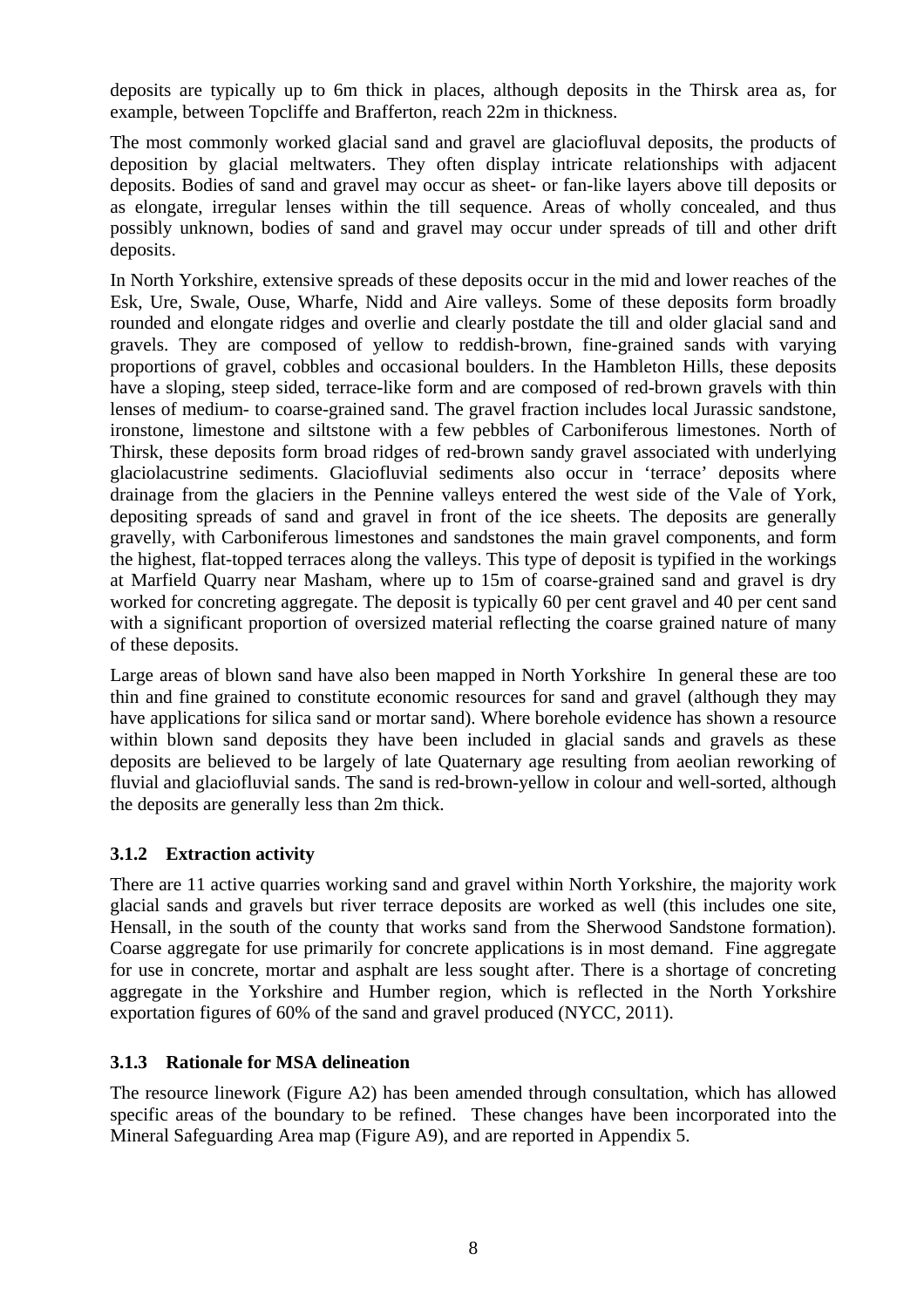## <span id="page-17-0"></span>*MSA buffer*

The suggested buffer of 100m for minerals not extracted by blasting was amended through consultation for sand and gravel as there were several responses that suggested that 250m would be more appropriate. This figure reflects the fact that 100m may not be enough to ensure the effective safeguarding of the identified boundaries of the resource area from development permitted nearby.

# **3.2 SILICA SAND**

## **3.2.1 Geological description**

Silica (industrial) sands contain a high proportion of silica in the form of quartz and are marketed for purposes other than for direct application in the construction industry. They are essential raw materials for the glass and foundry casting industries, but also have a wide range of other industrial uses (including ceramics and chemicals manufacture) for water filtration media, and in sports and horticultural applications. Silica sands are valued for both their chemical and physical properties. These include a high quartz content and, more importantly, low levels of deleterious impurities such as clay, iron oxides and chromite, and typically a narrow grain-size distribution (generally in the range 0.5 to 0.1 mm). For most applications silica sands have to conform to very closely defined specifications with alternative end uses demanding different combinations of properties.

Within the UK, deposits of silica sand occur in only limited areas and quantities, and the special characteristics of silica sand extraction, in particular the cost of processing, means that the industry has a restricted distribution.

North Yorkshire has only limited resources of silica sand from the Jurassic Osgodby Formation and from Carboniferous sandstones within the Millstone Grit Group (Hall Moor Sandstone) at Blubberhouses, near Harrogate. The resource map (Figure A2) shows the outcrop of the Osgodby Formation only in the Burythorpe area and the Millstone Grit Group around the Blubberhouses area.

#### **3.2.2 Extraction activity**

There are two occurrences of silica sand resource in the NYCC area, one at has been historically worked from a site at Blubberhouses and one is actively worked at Burythorpe.

The site at Blubberhouses has been mothballed since 1991 after operating for three years due, in part, to difficulties processing the silica sand. The site formerly produced glass sand, mainly for the colourless glass container market (Harrison *et al,* 2006 and NYCC, 2011). The planning permission was due to expire at the end of 2011, but a planning application for an extension of the time on this permission is currently in preparation. Production, therefore, is confined to a relatively small site at Burythorpe, near Malton. Here, fine-grained, pale-coloured sands from the Jurassic Osgodby Formation are quarried, predominantly for the production of resin-coated foundry sand. The planning permission at Burythorpe Quarry expires in 2042 (NYCC, 2011).

#### **3.2.3 Rationale for MSA delineation**

The original resource linework (Figure A2) was not changed as a result of consultation and so has been used as the basis for defining MSAs (Figure A9).

#### *MSA Buffers*

The original buffer of 100m that was proposed for silica sand has been amended to reflect the fact that some mineral is hard enough to require blasting. As the buffer distance for minerals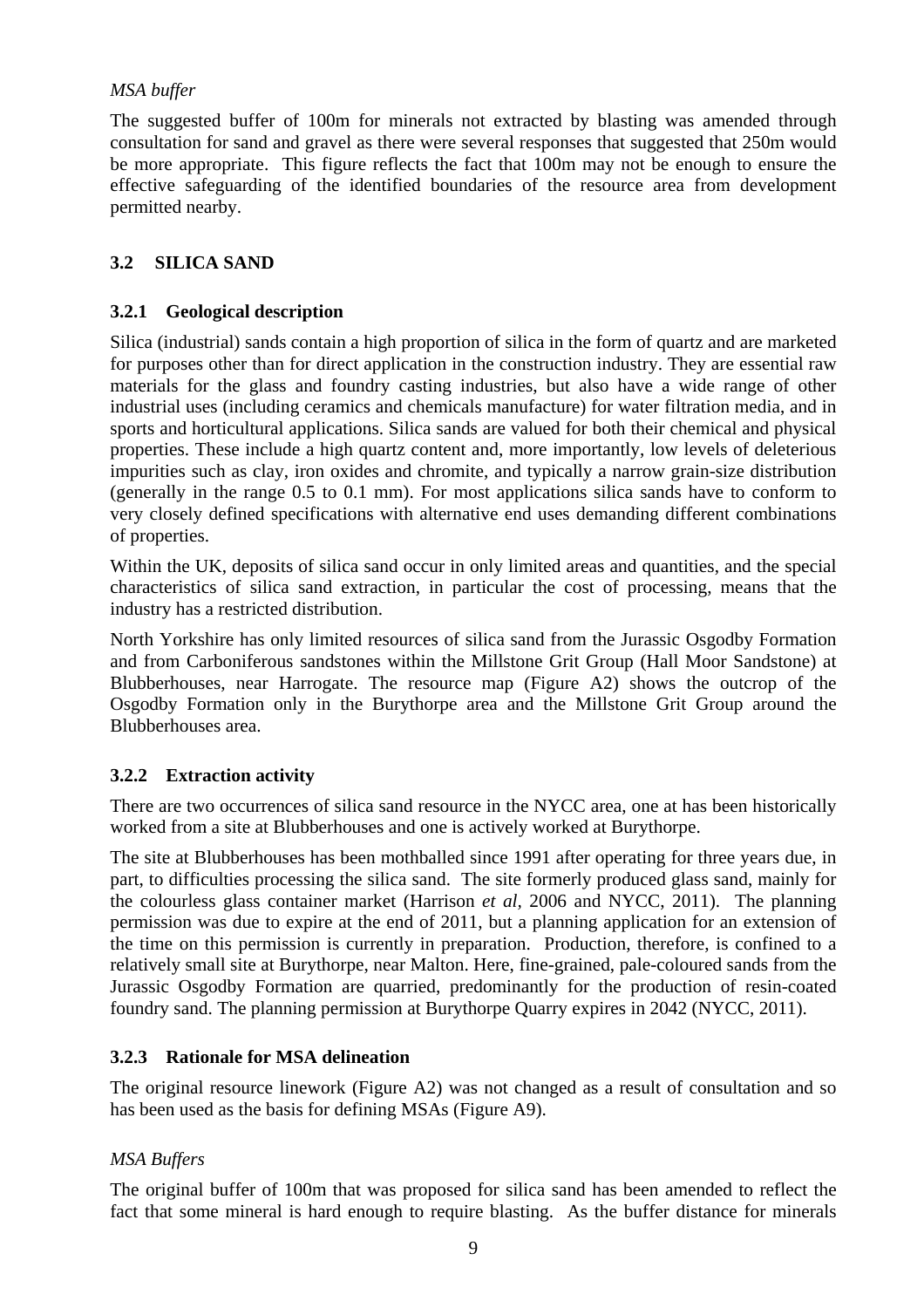<span id="page-18-0"></span>that are extracted by blasting was amended through consultation from 200m to 500m, this is the buffer that has been included in the safeguarding map to ensure the effective safeguarding of the identified boundaries of the resource area from development permitted nearby.

## **3.3 SANDSTONE**

Sandstones are sedimentary rocks consisting of sand-sized particles composed predominantly of quartz but with variable amounts of feldspar and rock fragments set in a fine-grained matrix or cement. Sandstones are common rocks with a widespread occurrence, but most sandstones are too weak and porous to make good quality aggregate for roadstone and concrete.

## **3.3.1 Geological description**

Carboniferous sandstone outcrops extensively in the west of the county; these rocks may be suitable for lower specification aggregates applications such as fill and road sub-base. Only units that are considered most prospective for aggregate use have been included on the map (Figure A3)

## **3.3.2 Extraction activity**

In the NYCC area, only minor amounts of sandstone, resulting as a by-product of building stone extraction and processing, are sold for aggregate use.

## **3.3.3 Rationale for MSA delineation**

The resource linework (Figure A3) has not been amended through consultation, as there was no information that was presented to refine the boundaries further. For this reason, all of the sandstone resources identified on the mineral resources map have been safeguarded (Figure  $A10$ ).

#### *MSA buffers*

Buffers for minerals that are extracted through blasting techniques were originally set as 200m. Through consultation, this was changed to 500m as it was felt that 500m would be more appropriate to ensure that the identified boundaries of the resource are not sterilised by development permitted nearby.

# **3.4 LIMESTONE AND CHALK**

Limestone is a sedimentary rock consisting primarily of calcium carbonate (the calcified remains of marine organisms). If limestone has high magnesium carbonate contents, limestone grades into dolomite or dolostone. Limestone has a variety of uses – it can be crushed, ground or calcined (burnt to make lime) for a variety of constructional and industrial applications. As most limestones are hard and durable the rock is useful for aggregate, but it also has a variety of nonaggregate industrial uses which utilise its chemical properties. Chalk is a relatively soft, finegrained, white limestone consisting mostly of the debris from planktonic algae (Harrison *et al.*, 2006).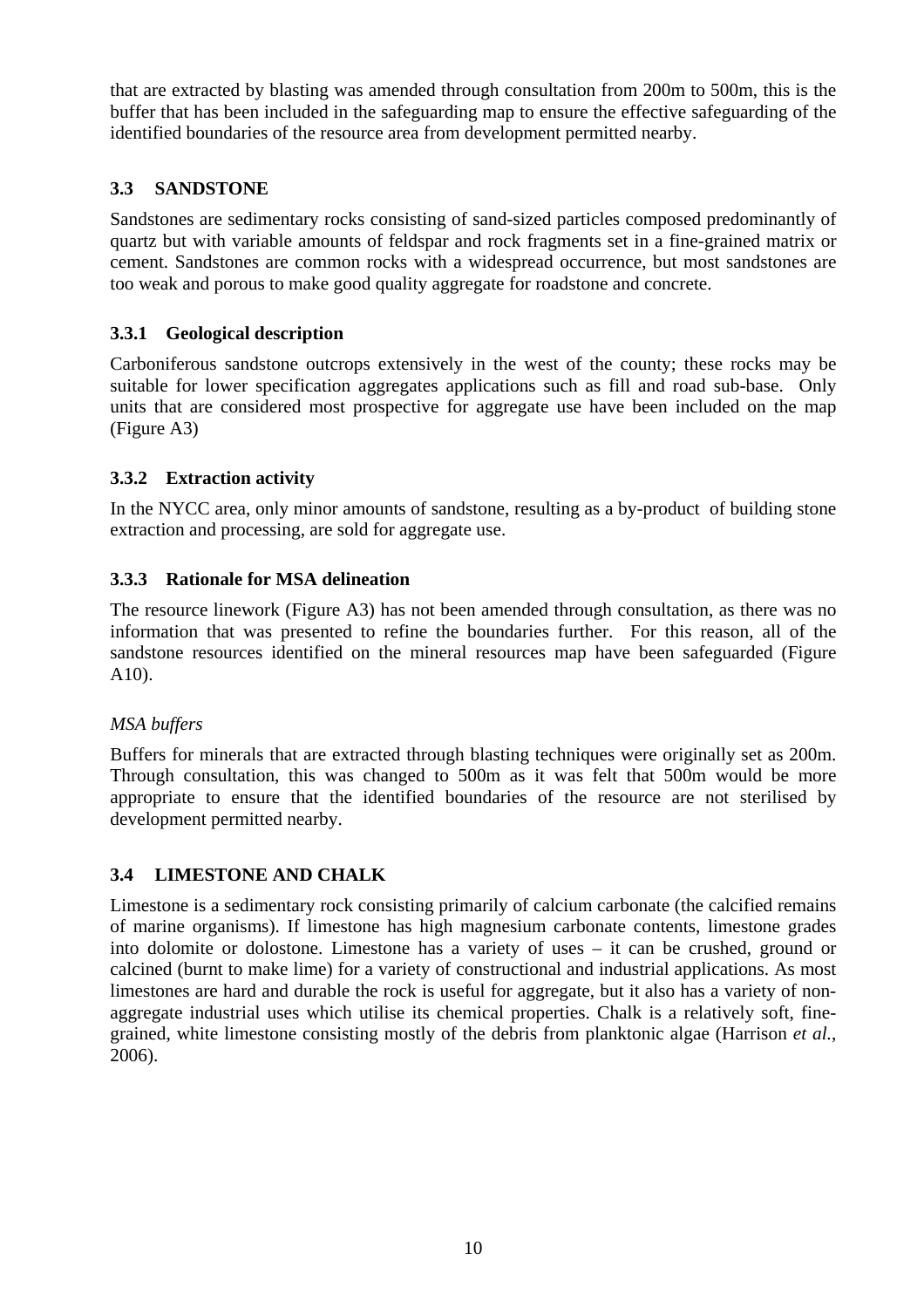## <span id="page-19-0"></span>**3.4.1 Geological description[2](#page-19-0)**

#### LIMESTONE CRUSHED ROCK AGGREGATE

North Yorkshire Carboniferous limestones are a major source of limestone aggregate minerals. These limestones are commonly thick-bedded, pale grey or grey, consistent deposits which are structurally simple and can be quarried extensively and economically. Other limestones being worked for aggregates are the Permian 'Magnesian Limestone' and certain of the more indurated Jurassic limestones. Small amounts of Cretaceous Chalk are also quarried at the margins of the Yorkshire Wolds, for less demanding aggregate applications.

#### *Carboniferous Limestone*

Large areas of the northern Pennines are underlain by Carboniferous limestones which, in the more northern areas (Wensleydale northwards), are thinner and associated with units of mudstone and sandstone. The most consistent limestones are found within the thick (>150 m) Malham Formation and equivalent beds which crop out widely between Ingleton, Settle and Grassington.

#### *Permian Limestone*

Dolomitic limestones of Permian age occupy a narrow outcrop of easterly dipping strata from Knottingley to the River Tees. These Permian limestones and dolomites – commonly known as the 'Magnesian Limestone' – are highly variable lithologically and in their rock properties. They are much softer than typical Carboniferous limestones, with higher porosity and frequently are too weak and friable to make high quality aggregate. Nevertheless, they are extensively quarried for low-grade applications, such as sub-base roadstone and fill, and some of the rocks are sufficiently sound, strong and durable to be used as concreting aggregate or roadstone. In Yorkshire, the Permian sequence is made up of two carbonate units, separated by a calcareous mudstone.

#### *Jurassic Limestone*

Jurassic rocks occur in the areas adjacent to the North York Moors. Limestones only form part of the sequence which also contains clays, siltstones and sandstones. The limestones, which are generally soft, friable and porous, occur in units which are usually relatively thin and may be laterally impersistent. Certain limestone units, however, such as the Upper Jurassic Malton Oolite Member of the Coralline Oolite Formation, which flanks the Vale of Pickering, are sufficiently indurated to produce good quality aggregates. The Malton Oolite is an impure limestone with high and variable silica contents and is quarried at several sites for generalpurpose crushed rock aggregate.

#### *Chalk*

 $\overline{a}$ 

In North Yorkshire, the Chalk occurs where the Yorkshire Wolds flank the broad Vale of Pickering. Five distinct formations are defined in the chalk, the Hunstanton Formation, Ferriby Chalk, Welton Chalk, Burnham Chalk and Flamborough Chalk, some of which may have potential for industrial applications due to high  $CaCO<sub>3</sub>$  contents.

<sup>2</sup> Source: Harrison *et al.,* 2006.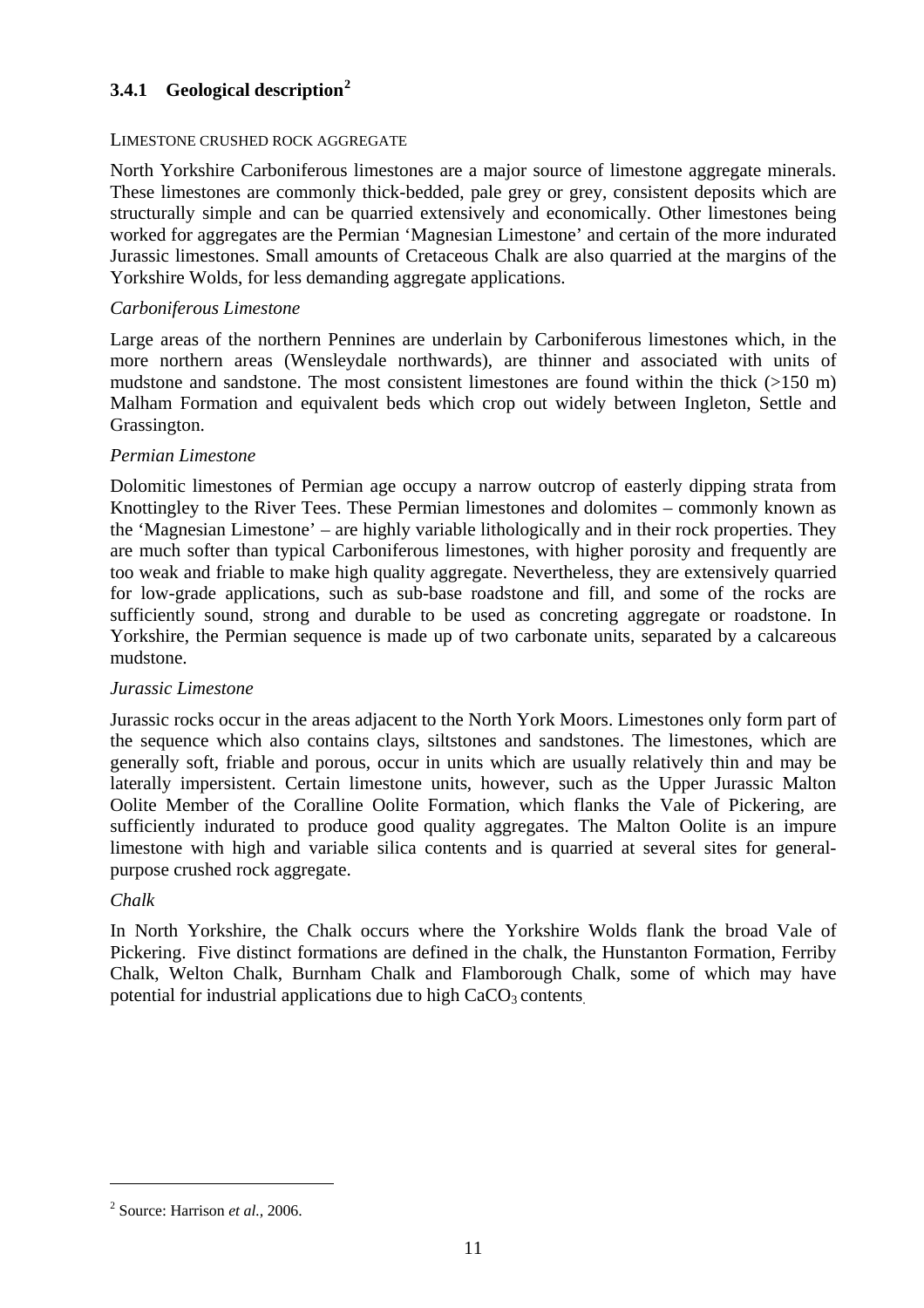# <span id="page-20-0"></span>**3.4.2 Extraction activity**

## LIMESTONE

Carboniferous limestone, magnesian limestone and Jurassic limestone are all used as sources for crushed rock in the NYCC area (NYCC, 2011). There are 20 sites that operate in North Yorkshire, the largest of these being in limestones of Carboniferous age. Limestone for industrial use has been produced from several limestone quarries in the past but currently all limestone is used as aggregate or for the production of agricultural lime (Harrison *et al.,* 2006).

## CHALK

The Chalk is suitable for low-grade aggregate applications such as fill and sub-base roadstone. It is currently extracted at two sites, at Knapton and Flixton, although there are numerous small, disused quarries where the Chalk has been dug for local use as agricultural lime and hard core (Harrison *et al.,* 2006).

## **3.4.3 Rationale for MSA delineation**

All limestone and chalk resources were included on the resource maps for consultation (Figures A4 and A5). The limestone resources map was refined through consultation and the mineral safeguarding maps (Figures A11 and A12) incorporate this information.

## *MSA buffers*

Buffers for minerals that are extracted through blasting techniques were originally set as 200m. Through consultation, this was changed to 500m as it was felt that 500m would be more appropriate to ensure that the identified boundaries of the resource are not sterilised by development permitted nearby. Although chalk in England is generally fine grained, soft and porous, in regions such as Yorkshire and the Humber, it is older and harder so is a potential source of aggregate (Mankelow *et al.,* 2008). As the material is described as being harder than chalk in most other areas of England, the chalk resource has been buffered by the same amount as other crushed rock resources for consistency.

# **3.5 BRICK CLAY**

'Brick clay' is the term used to describe clay in the manufacture of bricks, roof tiles, clay pipes and decorative pottery. These clays may sometimes be used in construction, such as in cement manufacture, as a source of fill and for lining and sealing landfill sites. The behaviour of a clay during shaping, drying and firing dictates its suitability for the manufacture of bricks as it affects the properties of the fired brick such as strength and frost resistance and architectural appearance (Harrison *et al*, 2006).

# **3.5.1 Geological description**

The laminated clays that formed in glacial lakes in the Vale of York are a widely utilised source of brick clay in the county. These deposits, which are widespread throughout the Vale of York, were deposited in a glaciolacustrine environment during the last major ice age.

#### **3.5.2 Extraction activity**

There are small clay pits at Alne, which make handmade bricks and drainage pipes, and at Littlethorpe, near Ripon, which make pottery and gardenware. Both pits work the laminated glacial clays. Historically these clays have also been extensively worked for bricks at York and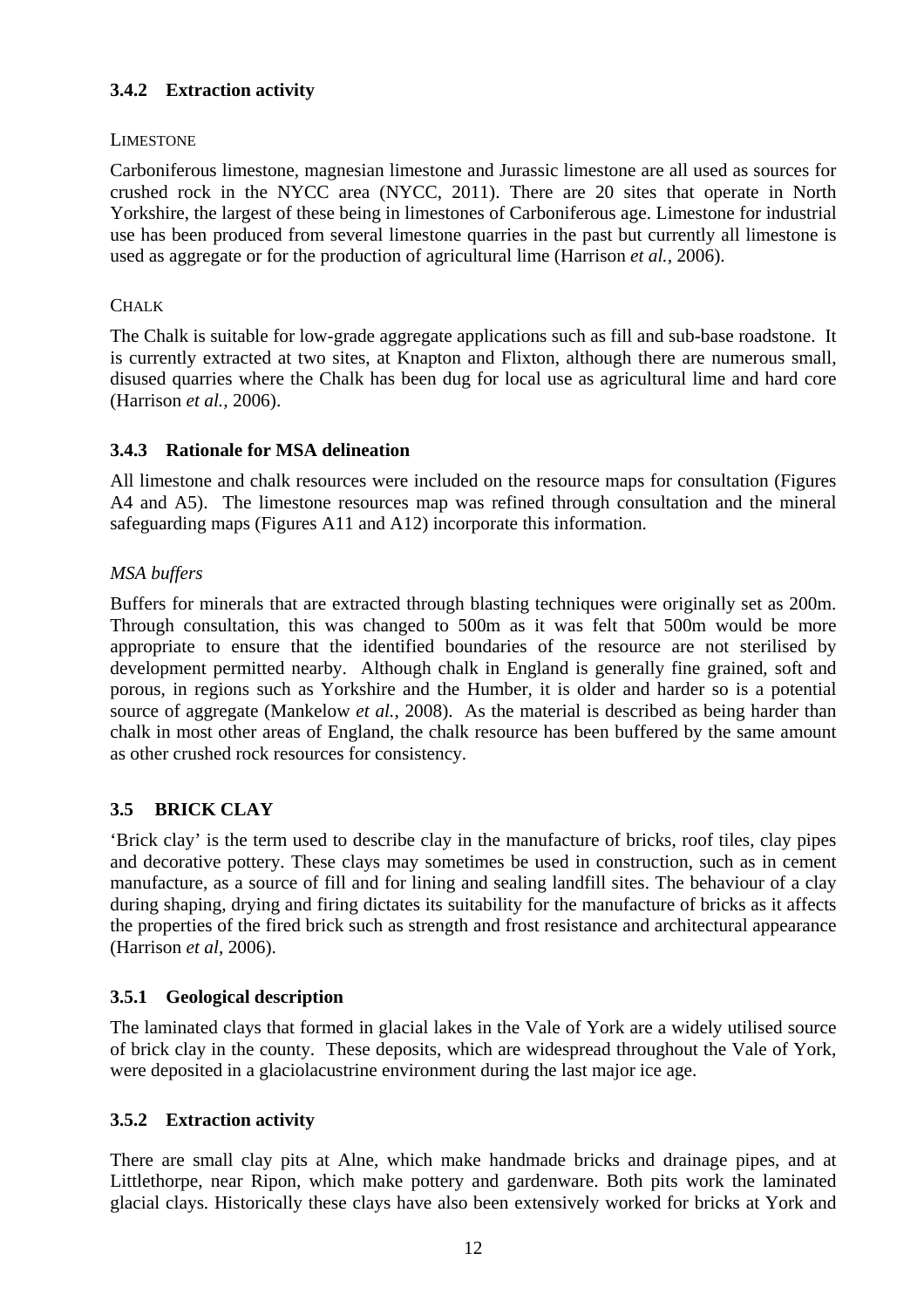<span id="page-21-0"></span>more recently for pipe manufacture at Escrick. They are also used in the manufacture of lightweight expanded clay aggregate for block production and are worked at Hemingborough. (Harrison *et al*, 2006).

## **3.5.3 Rationale for MSA delineation**

The advice in *'mineral safeguarding in England: good practice advice'* (Wrighton *et al,* 2011) suggests that where more geologically mapped subdivisions exist for geology in an area, it may be possible to reduce the extent of safeguarding areas for Brick Clay based on those formations that are actively worked. In the case study provided in the good practice advice, specific formations are identified that are worked by industry and Nottinghamshire County Council are consulting on the options for safeguarding. As no further subdivisions of the Brick Clay resource are available for the NYCC area, this approach cannot be taken and so all resources of Brick Clay were shown on the resources map for consultation purposes (Figure A6). Only minor changes to the mineral resources linework were identified through consultation, which comprised the addition of resource in the Riccal Airfield area (Figure A13).

## *MSA buffers*

The suggested buffer of 100m for minerals that are not extracted by blasting was amended through consultation on other mineral safeguarding maps. To keep the methodology consistent as far as possible, and prevent the unnecessary sterilisation of the identified boundaries of the resource, a buffer of 250m has now been included in the final safeguarding maps.

## **3.6 COAL**

Coal is a combustible rock that is formed through the alteration of dead plant material under the increasing temperatures and pressures experienced during burial. As a result of geological processes such as faulting and folding, coal seams can occur at varying depths from the surface, and be of varying thicknesses.

Depending on its quality (physical and chemical properties), coal can be used as power station fuel to generate electricity, or if it is high enough quality, it can be used to fire blast furnaces for the metallurgical industries. Its quality is ranked by its Calorific Value (CV), which is the heat energy given off by the combustion of a unit quantity of fuel. This can vary from 15 MJ/kg for peat (low rank) to 35 MJ/kg for anthracite (high rank). Impurities such as chlorine and sulphur are detrimental in coal as it causes corrosion and pollution (BGS, 2011a).

Coal is extracted by surface or underground mining, depending on its proximity to the surface. However, where conditions and quality allow it may also be suitable for Coal Bed Methane (CBM) extraction or Underground Coal Gasification (UCG). CBM extraction exploits the gas that is adsorbed onto the coal surface during coal formation, usually via boreholes. UCG is the initiation of partial combustion of the coal seams in situ in order to drive off gases and produce heat (BGS, 2011a, BGS, 2011b).

Fireclays are often worked as a by-product of surface coal mining. They are mudstones that usually underlie a coal seam, and would have once been the soils on which the coal-forming plants and vegetation grew. Beds are primarily used for buff-coloured facing bricks and pavers (BGS, 2011a).

#### **3.6.1 Geological description and coal resource areas**

The county includes the concealed East Pennine Coalfield. Coal-bearing strata are principally confined to the Pennine Lower and Middle Coal Measures (Upper Carboniferous). In general the coal-bearing horizons dip from west to east under the south and southeast of the county. These horizons generally occur at depths of between 50 to 1200m beneath the surface. There is some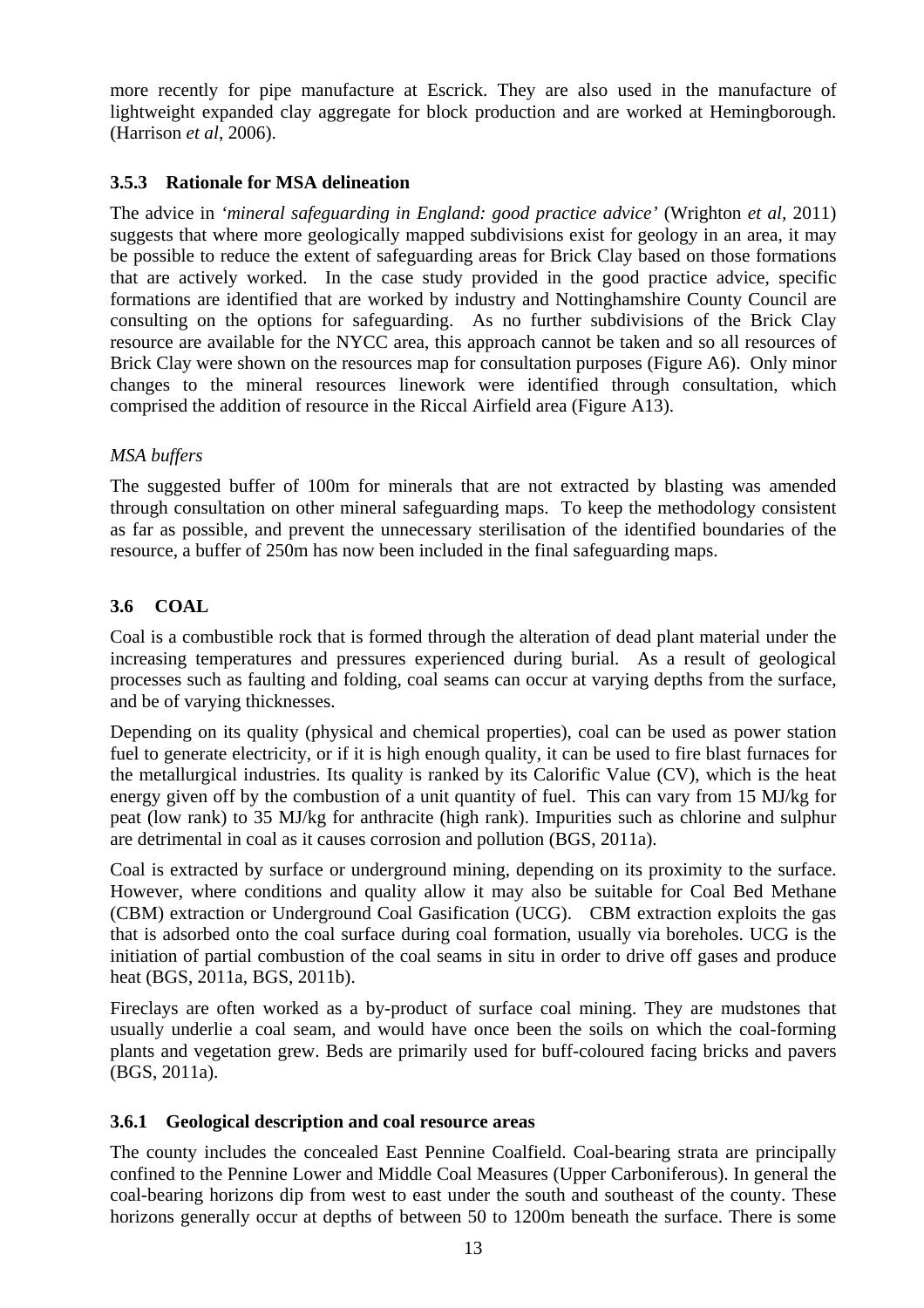shallow coal in the extreme southwest of the county. Coal seams are widespread and many are developed on a regional scale. However, there are lateral variations in thickness, composition and the number of 'dirt' partings they contain. The seams are mainly bituminous and the calorific value and rank of the coals broadly increases eastward. Sulphur is an impurity associated with all Yorkshire coals, with the more easterly parts of the coalfield containing higher sulphur contents (Harrison *et al.*, 2006).

For the purpose of this study, the spatial geological information for the coal measures formations is shown as coal resource areas in order to give a more relevant indication of their suitability as a coal resource. These resources were delineated in the 2006 study carried out by BGS for the Coal Authority (CR/06/159N). They are based on a detailed examination of the stratigraphy to determine the vertical spacing, lateral continuity and thickness of coals. Although the North Yorkshire County Council area does not contain all of the categories:

- Primary opencast coal resource areas are the main target for opencast coal extraction and comprise a relatively closely spaced succession of variable but generally thick coals. There are no primary opencast coal resources within NYCC.
- The secondary resource area represents the area which contain opencast coal resources, but in which the coals are generally thinner and less concentrated in vertical and areal distribution.
- Tertiary opencast resource areas are locally present and typically inter-bedded with thick sandstones. They do form a resource but are not generally attractive for opencast mining. They often have high overburden ratios.
- Buried coals overlain by up to 50m overburden are usually down-dip of the main areas of mapped resource. They are covered by younger strata and are not ranked as primary, secondary or tertiary.

#### **3.6.2 Extraction activity**

Kellingley Colliery, near Knottingley, is now the only remaining deep mine in the county. With regard to shallow coal, although small areas of shallow coal are shown on the resources map, there has been no commercial interest in working these resources (NYCC, 2011).

#### **3.6.3 Rationale for MSA delineation**

#### SHALLOW COAL RESOURCES

Although not currently worked, the shallow coal resource areas shown on Figure A7 are considered to be a resource that should be safeguarded. Through consultation it was identified that the Coal Authority supported the proposal to safeguard shallow coal resources and are actively seeking the inclusion of all surface coal resources within MSAs. These resources, therefore, are shown in the safeguarding map (Figure A14).

#### DEEP COAL RESOURCES

During the consultation phase, the issue of subsidence was raised for minerals worked underground. Although subsidence from deep coal workings does not generally affect normal development, as pillars can be left to support the surface, sensitive surface development can affect the viability of deep workings. The example of a glass factory in Selby District was provided as support for this view, where risks to the operator from working underneath such sensitive development, even if pillars were left to support the surface, were considered too great to work the mineral. Therefore, although the effects of subsidence are not necessarily an issue for all surface development, it should be recognised that some sensitive surface developments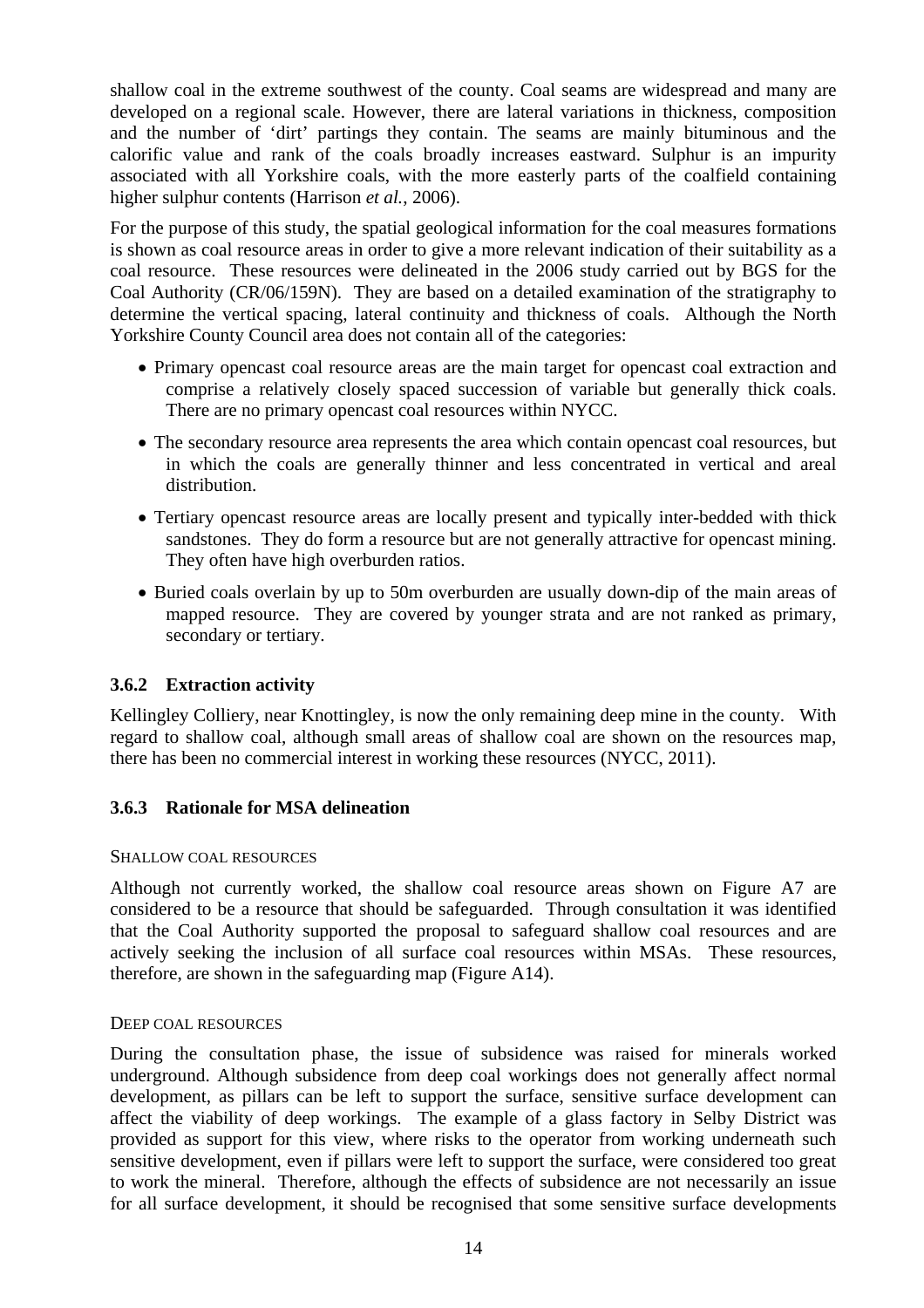<span id="page-23-0"></span>will have the potential to sterilise mineral resources at depth. Deep coal resources, therefore, are shown on the mineral safeguarding map (Figure A14).

## *MSA buffers*

The suggested buffer of 100m for minerals that are not extracted by blasting, and therefore applied to shallow coal resources, was amended through consultation on other mineral safeguarding maps. To keep the methodology consistent as far as possible, and prevent the unnecessary sterilisation of the identified boundaries of the resource, a buffer of 250m has now been included for shallow coal resources in the final safeguarding maps.

It was identified in consultation that a suitable buffer distance for deep coal would be 700m. Subsidence effects on sensitive development (such as high precision factories) is negligible (using current extraction techniques) at a horizontal distance of 0.7 multiplied by the depth of working. As current depths of working do not generally exceed 1000m, a buffer of 700m should ensure that the safeguarding mechanism is robust.

# **3.7 POTASH**

Potash is a term used to encapsulate a variety of potassium-bearing mineral and refined products. Potassium bearing minerals that are of commercial interest are water-soluble. Sylvanite, which is mined in the UK, is a mixture of sylvine (potassium chloride, KCl) and halite (salt). Sylvine is a relatively scarce mineral, which occurs in beds up to a few metres thick. It is found in deposits that are formed by the extreme evaporation of seawater.

Approximately 90% of UK potash production in the UK is used for fertilisers. Small quantities are also used by the chemical and pharmaceutical industries in goods such as soaps, the production of glass for television screens, drilling fluid additives, and as a flux in secondary aluminium smelting (BGS 2011c).

#### **3.7.1 Geological description**

Potash resources occur in rocks of late Permian age that underlie the eastern part of North Yorkshire. The resource comprises the Boulby Potash, which occurs at the top of the Boulby Halite Formation. The bed underlies extensive parts of east Yorkshire but is currently only worked at the Boulby Mine in the North Yorkshire Moors National Park. The Boulby Potash averages 7m in thickness but ranges from nil to over 20m. The bed consists of sylvinite (a mixture of sylvine and halite) with minor clay minerals and anhydrite, and traces of other minerals. The material mined is of high-grade by international standards with a mean KCl content of 34 per cent. However, grade varies both vertically and laterally (Harrison *et al,* 2006).

#### **3.7.2 Extraction activity**

Large scale extraction of potash and salt takes place at Boulby mine in the North Yorkshire Moors National Park. Mining operations extend some 12.5 km, reaching 5 km offshore to the north where they are approximately 800m below the seabed. Until recently, there has been no interest in the exploitation of these resources in the NYCC plan area. However, in 2011, there has been commercial interest in the area between Scarborough and Whitby (BGS 2011c).

# **3.7.3 Rationale for MSA delineation**

Initially, potash was not included among the list of proposed minerals for safeguarding, due to the low risk of sterilisation of the mineral by surface development. It was felt that any surface infrastructure associated with any mine could be relatively flexible in terms of siting and so minimise any conflicting impacts. Similar to coal, however, the issue of subsidence was raised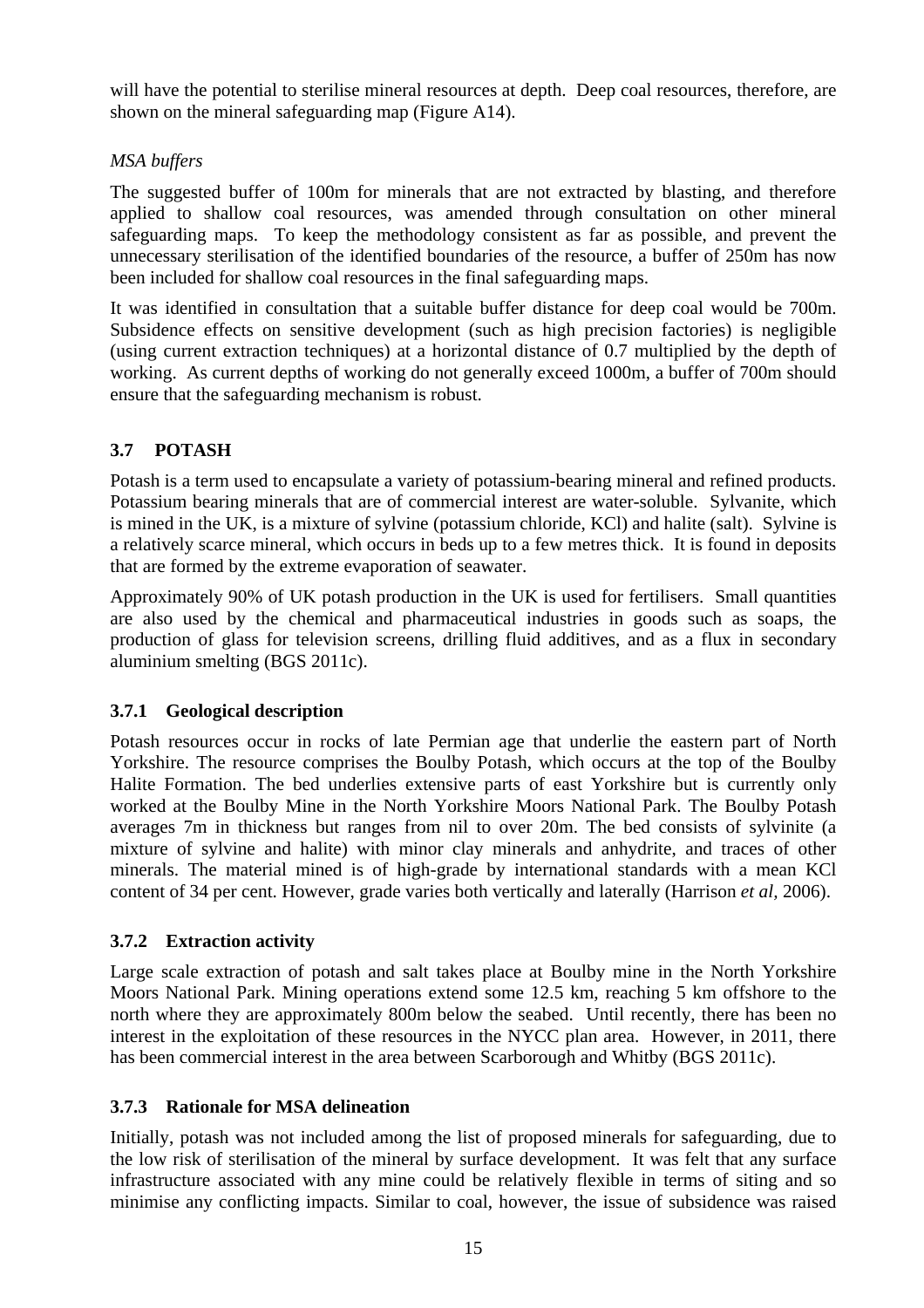<span id="page-24-0"></span>during the consultation for minerals worked underground. Subsidence at surface can be up to 0.5m as a result of underground potash workings (BGS 2011c), which occurs uniformly and over large areas. Although not a threat to normal development, the siting of sensitive developments over areas of mineral resource is likely to lead to sterilisation of the mineral due to the risk of cost and reputation associated with any detrimental impacts. Safeguarding areas for potash have, therefore, been defined (Figure A15).

#### *MSA buffers*

Potash has not been buffered due to the nature of the dataset, which is large in scale. The presence of the mineral resource linework as a safeguarding area should capture any sensitive development that has the potential to affect future access to the mineral.

## **3.8 BUILDING STONE**

## **3.8.1 Context**

Historically, building stone has been used extensively throughout the county and has been extracted from a wide range of geological units.

Competition from cheaper building materials such as brick, concrete, glass and steel, together with a reduction in building after wartime reconstruction efforts, has led to the closure of many stone quarries [BGS, 2007]. Nevertheless, the industry is still buoyant, and several types of stone are actively quarried in the county. There are now two principal markets that rely on the supply of building stones: new buildings and the repair of historic buildings.

The building stones industry is unique in many ways to the rest of the minerals industry:

- historically, many geological units were worked and used for local buildings, walling, roofing, flagstone or ornamental purposes (NYCC, 2011).
- the suitability of a stone for building purposes depends on factors such as strength and durability, the size of blocks or slabs that can be extracted, colour, texture, bed thickness, ability to polish and ease of carving or sawing for mouldings (BGS, 2007). Suitable sources can, therefore, be highly localised where subtle variations and lateral differences occur, despite apparently extensive resources being mapped.
- the supply of stone for some historic buildings should be like for like according to protective legislation. The physical and chemical properties of certain stones cannot always be 'matched' with those of other types of stone.
- the high value of natural building stones means that in some instances it may be economic to serve global markets.

For these reasons, MPS1 contains specific planning policy related to building stone, including specific guidelines for the safeguarding these resources, which are presented in Annex 3 to the policy document.

#### **Box 6 Safeguarding building stone resources**

*'Safeguarding will be most appropriate where stone is believed to be of suitable quality, and is:* 

- *scarce in terms of its technical properties and / or aesthetic characteristics; or*
- *has been identified as having characteristics which match those required for repair and preservation purposes, including those related to individual, or groups of, culturally important buildings... [para 3.2]*
- *…Important historic quarries should be safeguarded, as far as practicable, where it can be shown:* 
	- *that the quarry was the original source of stone used in the construction of a historic building or monument;*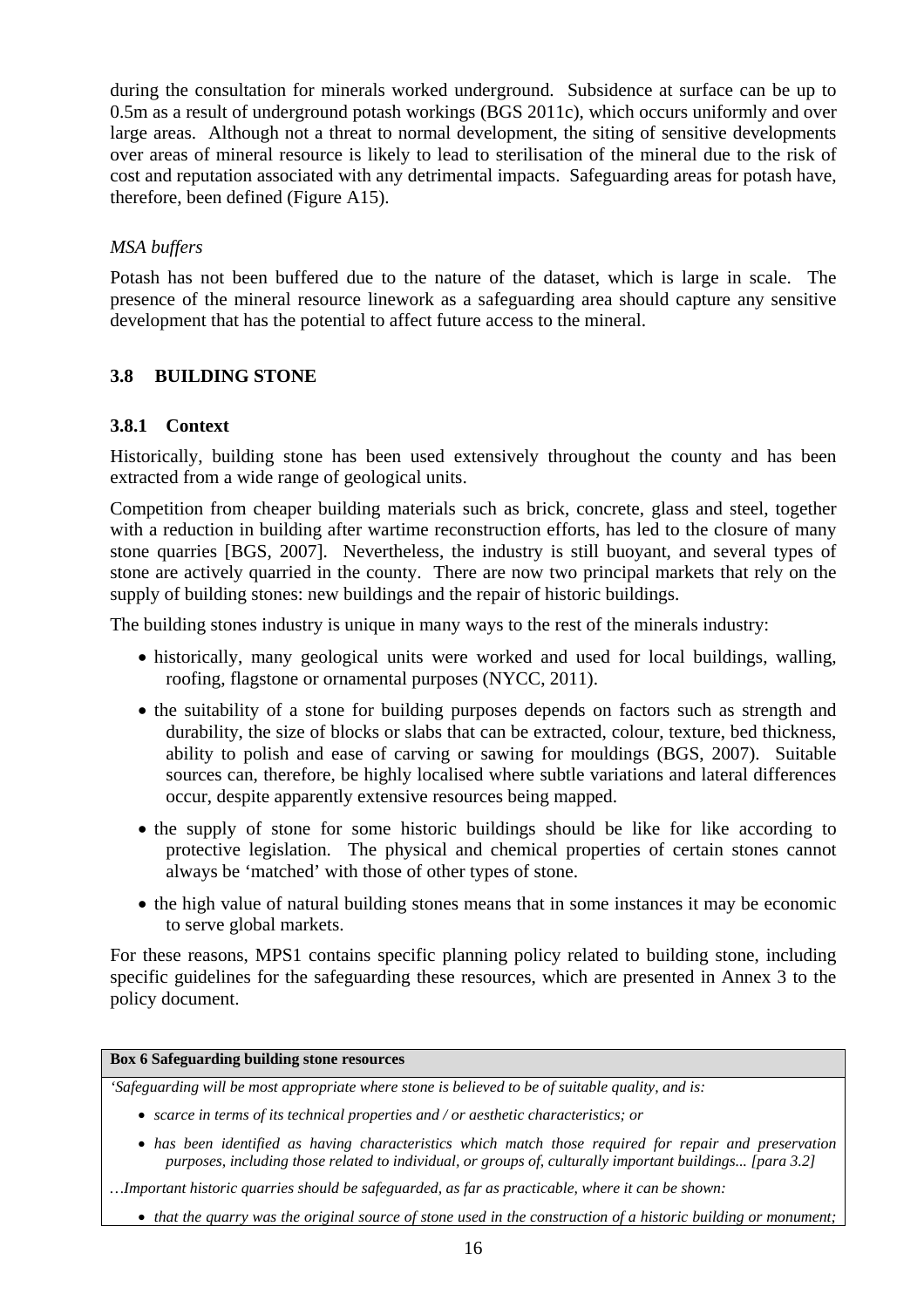*or* 

- *that the stone is technically compatible with material in the structure to be repaired; and*
- *that stone from the quarry is, or will be, required for restoration or conservation purposes in the absence of viable alternatives.'* [para 3.3]

MPS1, Annex 3: Natural Building and roofing stone

#### **3.8.2 Rationale for MSA delineation**

MPS1 has very specific guidelines for safeguarding building stone, as identified above. When considering the policy, it became clear that specific expertise is necessary to identify those stones that match the criteria identified for safeguarding. As the policy term 'historic quarries' seems to be related to whether the stone was used for historic buildings or conservation areas, it did not relate to the 'historic quarries' identified in the BGS mines and quarries database 'BritPits' which shows 'historic sites' as 'historic building stone sites where not currently active and the location is not known for certain'. In view of the widespread use of local stone sources for building in the area, it is likely that many of the abandoned, inactive quarries identified in BritPits might have been used for the building of structures that are now recognised or conserved as heritage structures.

For initial consultation and discussion, therefore, a map was produced (Figure A8a) using a methodology that varied according to whether the stone was actively worked, or whether it was classed as 'closed, historic or inactive' in BritPits. This initial consultation map identified sites that are actively worked, so have a buoyant market and are currently economic to extract, and showed the boundary of the geological units from which they extract stone. For closed, inactive and historic sites, a precautionary approach was taken, as the evidence to identify 'important' quarries according to the criteria in MPS1 was not available. This was to ensure that consideration is given to the sterilisation of all currently unworked quarries if applications are submitted, providing the option of preserving access to them for future generations.

#### **Box 7 Site status on the BGS mines and quarries database, 'Britpits' (as appears on the maps)**

*Active* 

Site which is actively extracting mineral, or in the case of wharfs and rail depots, is actively handing minerals

*Yet to be worked* 

Sites which have been notified by operators or mineral planners but have not started extracting mineral at date of entry into the database. They will be considered as 'Active' by the Mineral Planning Authority.

*Inactive* 

Sites which, at the date of entry into the database, are not extracting minerals but which still have valid planning permission to do so. They can restart at any time. They may be described as 'Mothballed' by the operator.

*Closed* 

Sites which, at the date of entry into the database, have ceased to extract minerals. They may be considered as 'Closed' by the operator. They may be considered to have 'Active', 'Dormant' or 'Expired' planning permissions by the Mineral Planning Authority.

#### *Historic*

Historic building stone sites where not currently active and location is not known for certain.

As a result of consultation with building stone experts, the methodology for producing safeguarding areas was amended. For actively worked resources, building stones experts in BGS used their knowledge and expertise to identify the more scarce resources (in accordance with the wording of MPS1). This led to the removal from the map of some geological units that were originally proposed for safeguarding (Figure A8b). [Table 3](#page-27-1) summarises the changes and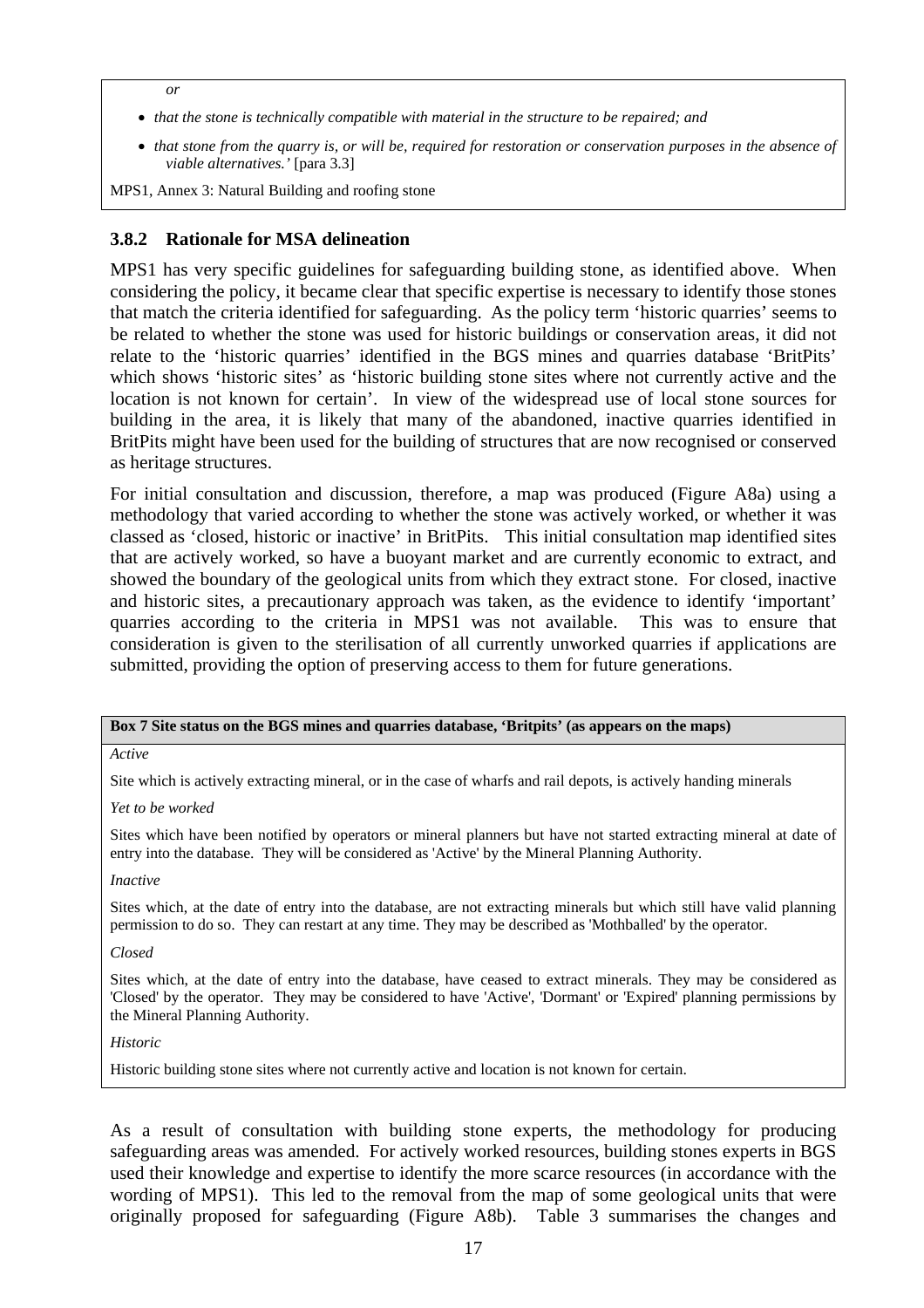<span id="page-26-0"></span>provides justification for the retention of the remaining geological units. Figure A16 shows the corresponding safeguarding map. Although this leads to a situation where some active quarries lie outside of safeguarding areas identified on the safeguarding map, this is a function of the methodology chosen according to the national policy wording. An alternative approach may be to safeguard the active quarries also, by defining a buffer around them where consultation would be necessary if development applications were submitted within these boundaries. If this option is chosen, full justification would be necessary and consistency of approach maintained with safeguarding methodologies used for other minerals.

For the inactive, closed and historic quarries, it was raised in consultation that the Strategic Stone Study<sup>[3](#page-26-0)</sup>, which is currently being undertaken by BGS on behalf of English Heritage, will eventually provide more evidence that can relate historic buildings and monuments to the specific quarries from which stone has been utilised. It is hoped that this will be able to assist in the identification of important historic quarries for the purposes of safeguarding, though not within the timescales of this project.

#### *MSA buffers*

 $\overline{a}$ 

An extension to the defined boundary around the identified scarce, actively worked building stone resources was proposed in the initial consultation. This was changed from 100m to 250m as a result of consultations, as it was felt that 100m was not enough to ensure that the mineral would be protected from sterilisation at the identified boundaries of the resource. Although building stone quarries are worked by a variety of methods, the intermittent and typically less intensive way of working is reflected in this distance (BGS, 2007).

A buffer around all inactive, closed and historic sites was initially proposed to ensure that each quarry would not be unnecessarily sterilised if a development application were submitted close by. This was discussed with building stones experts at BGS and it was decided that the Strategic Stone Study mentioned above would provide additional evidence that would assist in justifying any decisions being made about the relative importance of the quarries that are not currently worked in line with the safeguarding guidelines in MPS1. At this stage, therefore, we are not proposing the safeguarding of any currently unworked sites, but propose to show them on the map so that the location of them is known and future work can be commissioned on safeguarding once the necessary evidence is available.

 $3$  English Heritage (EH), the BGS and local geological teams across the country are collating a catalogue of local building stones: their patterns of use, culturally significant buildings and villages in England, and their historic sources. The BGS is expanding its database of quarries, mines and other mineral workings in the UK (BRITPITS) to accommodate the first national repository of data on building stone resources and the stone built heritage of England through a freely available unique database called English Building Stone Pits (EBSPits) (http://www.bgs.ac.uk/mineralsuk/mines/stones/EH\_safeguarding\_stone.html).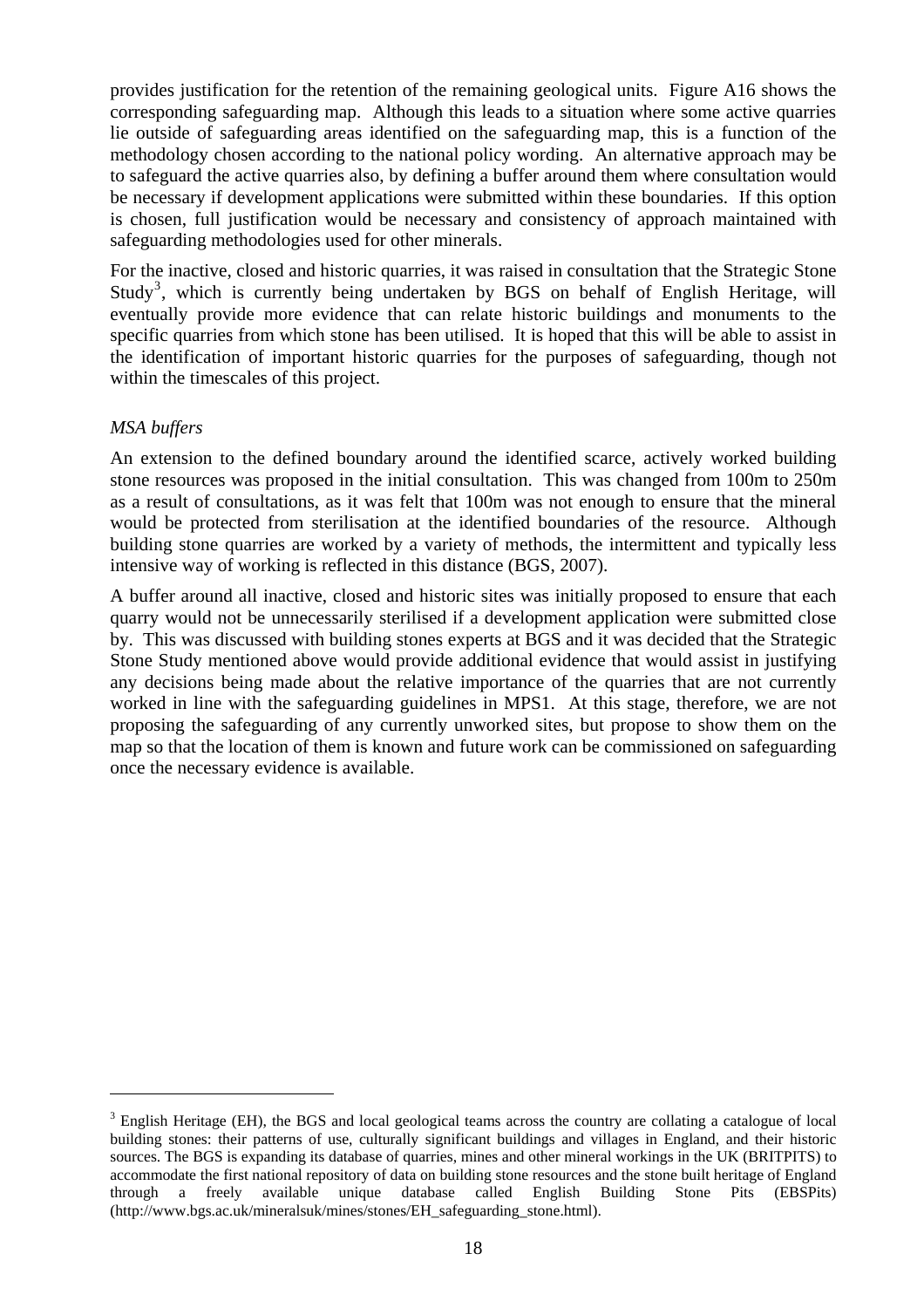| Geological<br>unit name                                                               | Description and use                                                                                                                                                                                                                                                                                                                                                                                            | Geographical extent                                                                                                                                                                                                                      | Safeguarded?              | Justification                                                                                                                                                                                                  |
|---------------------------------------------------------------------------------------|----------------------------------------------------------------------------------------------------------------------------------------------------------------------------------------------------------------------------------------------------------------------------------------------------------------------------------------------------------------------------------------------------------------|------------------------------------------------------------------------------------------------------------------------------------------------------------------------------------------------------------------------------------------|---------------------------|----------------------------------------------------------------------------------------------------------------------------------------------------------------------------------------------------------------|
| Four Fathom<br>Formation)<br>Limestone<br>Member<br>(Alston                           | somewhat argillaceous, particularly at the top.<br>Limestone, packstone, fine-grained, medium<br>Typically contains layers of nodules and<br>and dark grey, thick bedded and wavy-<br>bedded, with few mudstone partings;<br>enses of black chert.                                                                                                                                                             | England and the Scottish borders<br>(http://www.bgs.ac.uk/Lexicon/l<br>Occurs throughout northern<br>exicon.cfm?pub=FFL)                                                                                                                 | $\mathsf{S}^{\mathsf{o}}$ | Local use as walling stone.                                                                                                                                                                                    |
| the Stainmore<br>Chert (part of<br>Formation,<br>Richmond<br>Yoredale<br>Group)       | limestone and mudstone in very variable<br>Sequence of chert, cherty limestone,<br>proportions.                                                                                                                                                                                                                                                                                                                | Occurs in the north west of the<br>NYCC area.                                                                                                                                                                                            | $\mathsf{S}^{\mathsf{o}}$ | the unit most often used as vernacular building<br>The limestone associated with the chert beds is<br>material.                                                                                                |
| (Part of Silsden<br>Millstone Grit<br>Follifoot Grit<br>Formation,<br>Group)<br>Lower | grained. Used in buildings that are now part of<br>(http://www.harrogate.gov.uk/Documents/DS-<br>Follifoot are constructed in local gritstone. All<br>tooled or dressed stone and have larger blocks<br>stonework is coursed and many houses are of<br>P-CAA_Follifoot_Appd_180309_B.pdf)<br>a conservation area. 'The buildings of<br>Sandstone; fine-, medium- and coarse-<br>called quoins at the corner's. | (http://www.bgs.ac.uk/lexicon/le<br>Present in the Harrogate, Leeds,<br>Masham and Pateley Bridge<br>xicon.cfm?pub=LFG)<br>areas                                                                                                         | Yes                       | the planning system. Outcrops are restricted to<br>architectural and historic importance through<br>The stone has been widely used in buildings,<br>many of which are now recognised for their<br>a few areas. |
| Brotherton<br>Formation<br>Zechstein<br>(Part of<br>Group)                            | Limestone, dolomitic, grey with abundant<br>Calcinema.                                                                                                                                                                                                                                                                                                                                                         | (http://www.bgs.ac.uk/Lexicon/l<br>west of a line from Worksop to<br>Newark. Equivalent to Seaham<br>Yorkshire. Pinches out south-<br>Formation of Co. Durham<br>Nottinghamshire to north<br>exicon.cfm?pub=BTH)<br>Crops out from north | $\mathsf{S}^{\mathsf{O}}$ | Local use as walling stone.                                                                                                                                                                                    |

<span id="page-27-1"></span><span id="page-27-0"></span>Table 3: Information and safeguarding justification for actively worked units for building stone **Table 3:** Information and safeguarding justification for actively worked units for building stone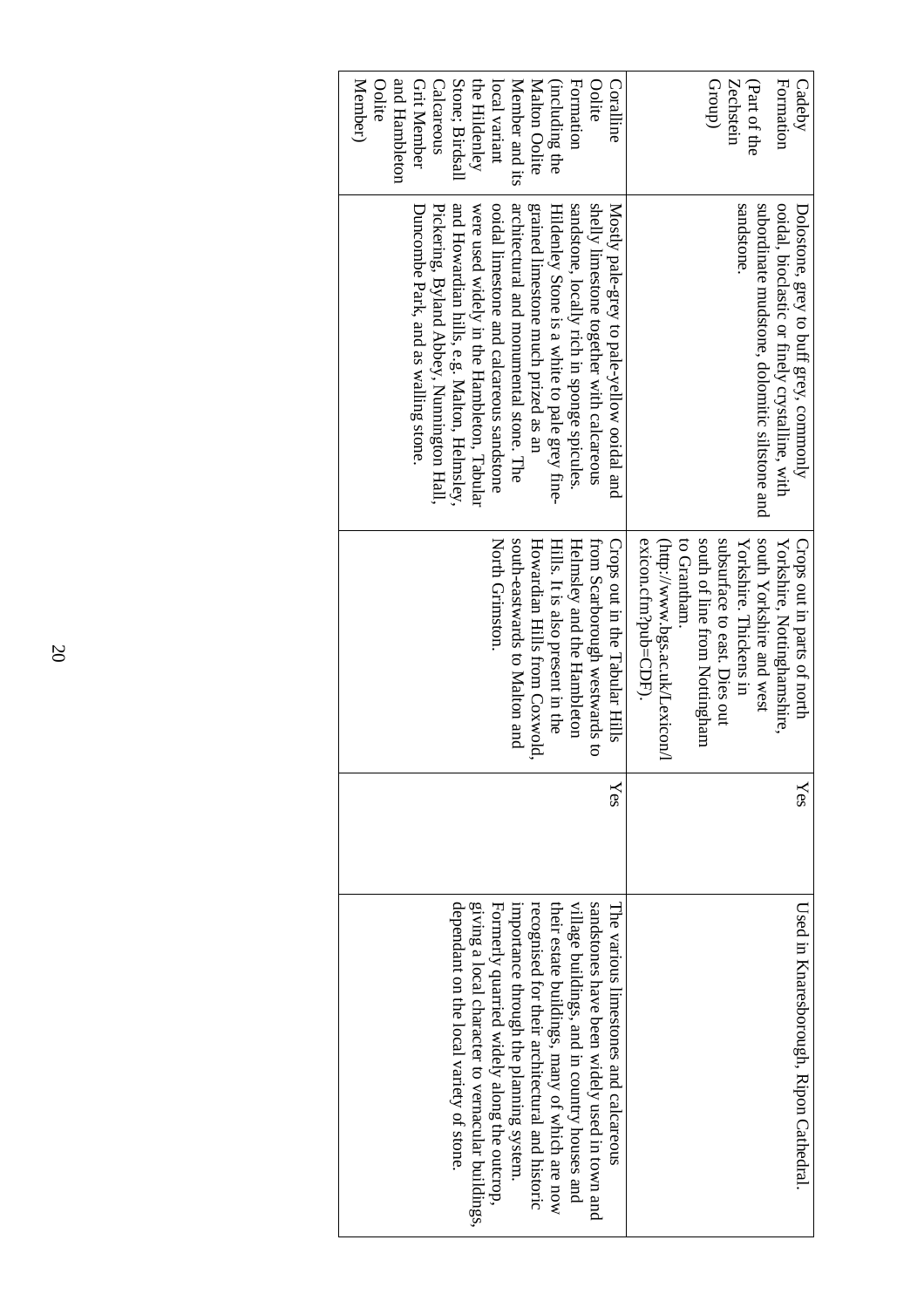#### <span id="page-29-0"></span>**3.9 OIL AND GAS**

Onshore oil and gas production makes a small but important contribution to UK energy supply (BGS, 2011d). For conventional onshore oil and gas insufficient data prevents the usual method of safeguarding resources from being applied. Safeguarding licence areas only would be taking a fairly short-term view, which is not consistent with the methodology used elsewhere and the definition that safeguarding should keep options of supply open for future generations.

For both conventional and unconventional sources of hydrocarbons such as Coal Bed Methane and Abandoned Mine Methane, the location of surface infrastructure is relatively flexible, so the sterilisation risks as a result of other surface development is relatively limited. However, deep coal resources are proposed for safeguarding in the North Yorkshire County Council area, in relation to sensitive surface developments only. This may automatically provide an opportunity for any comments about unconventional sources of hydrocarbons to also be included as part of the consultation.

The burning of coal seams underground by Underground Coal Gasification (a method of gas extraction) has the potential to cause subsidence at surface. There are currently no operations of this type in the UK. In addition, it was stated during consultation that the extent of the burn area underground is unpredictable and so boundaries for this type of development would be hard to define. The safeguarding of deep coal resources against sensitive development may provide the opportunity to discuss this form of gas extraction in the future, if / when the practice becomes economic in the UK.